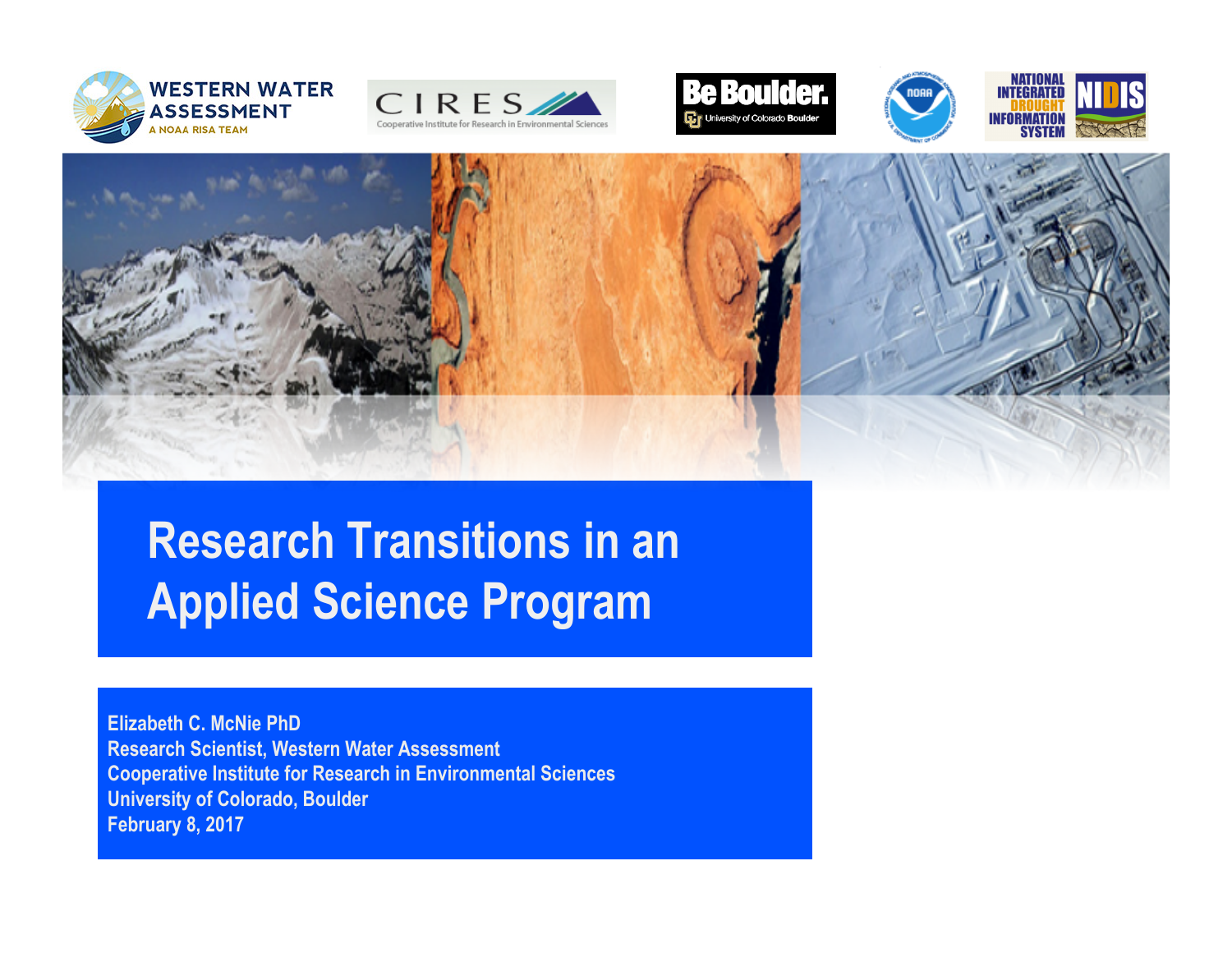

I Introduction

II Literature

III Methods

IV Findings

V Conclusion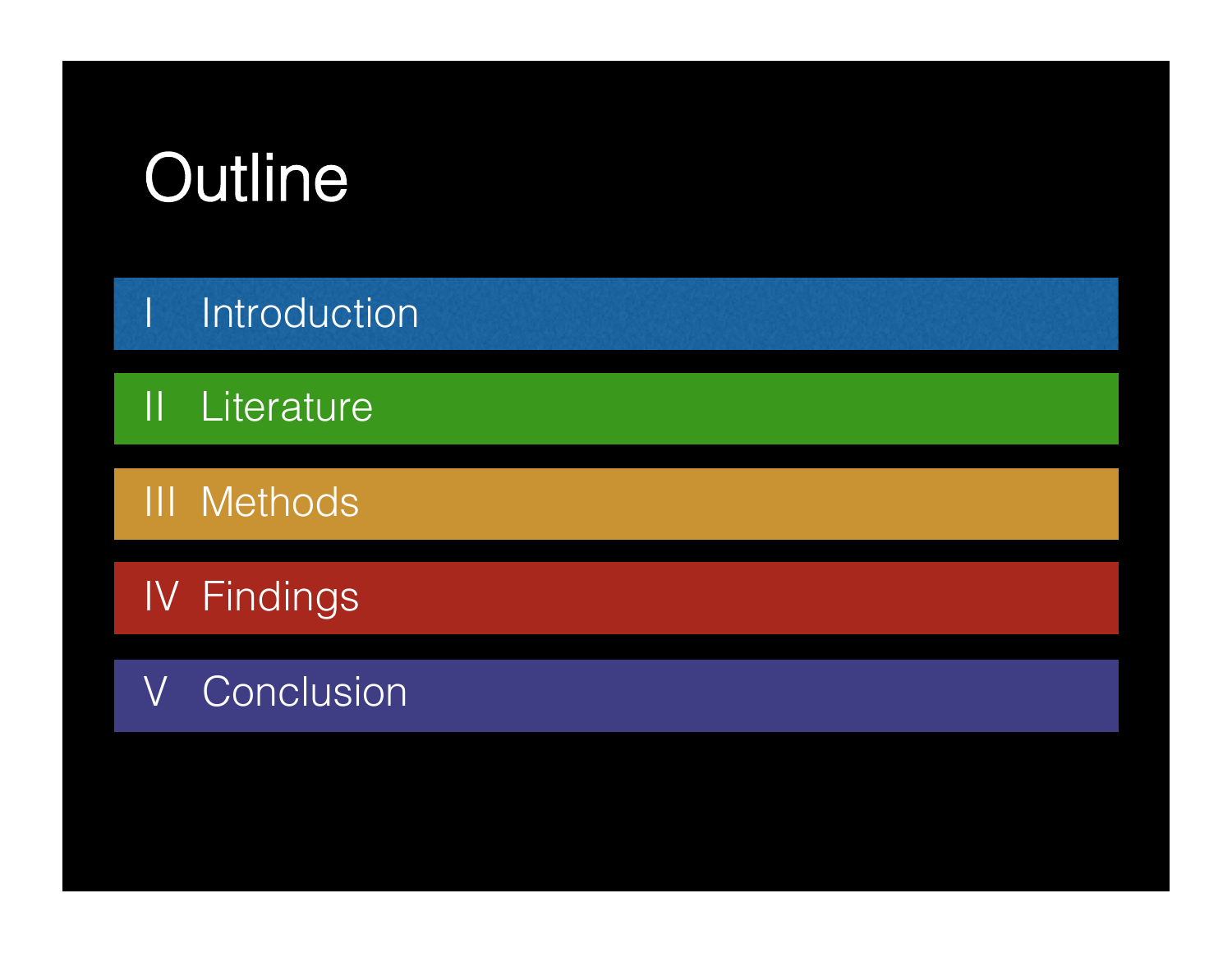- o Call for useful scientific information
- o Problem: a "Valley of Death" between R & O
- o NOAA Administrative Order "Policy on Research and Development Transitions" 216-105A (2015)
	- Defines operations, application, commercialization
	- Spells out readiness levels
	- **Requires transition plans**
- o Varying degrees of success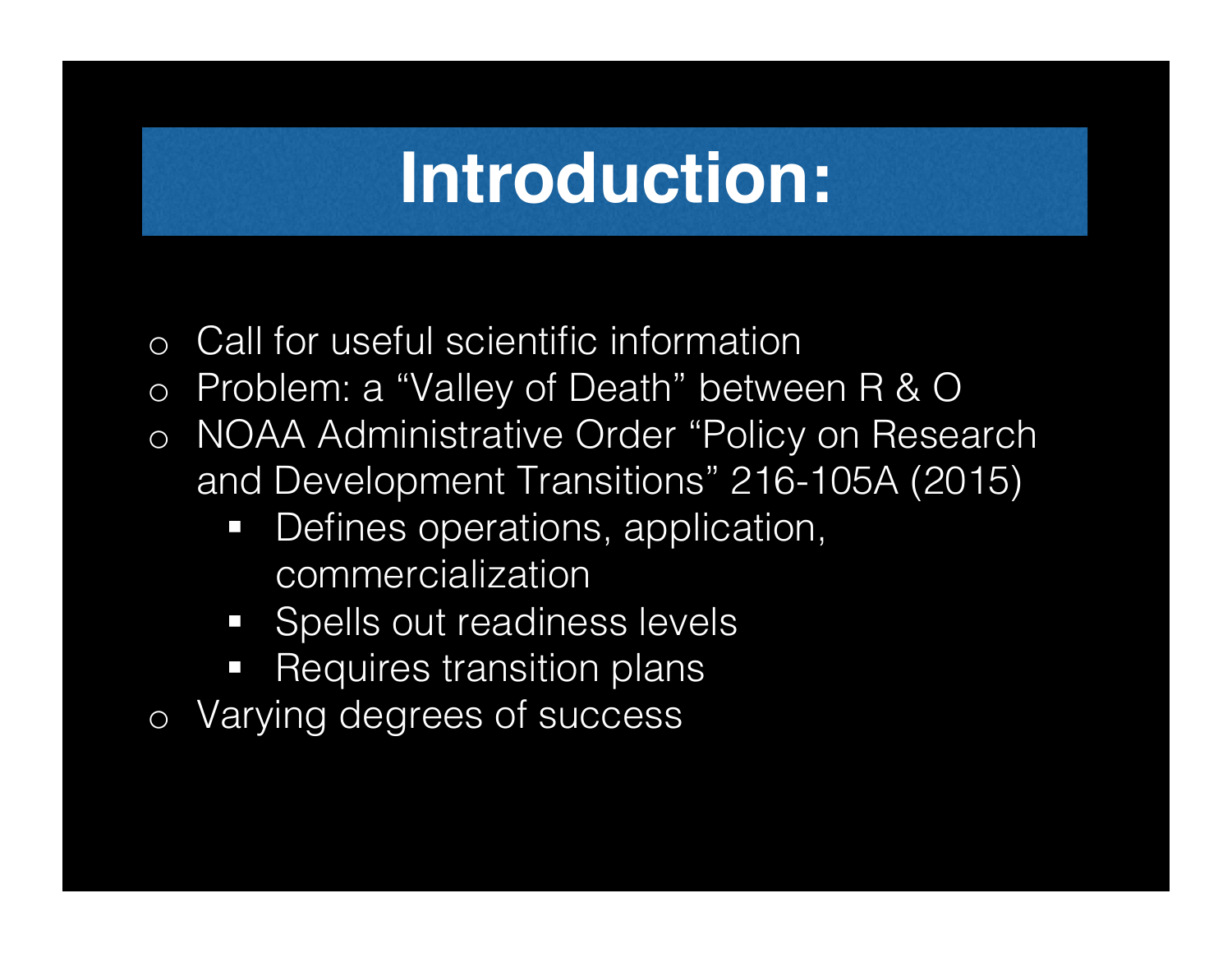NOAA Administrative Order "Policy on Research and Development Transitions" 216-105A (2015)

"*This order applies to all NOAA R&D activities, including those funded by NOAA but conducted by non-NOAA entities*."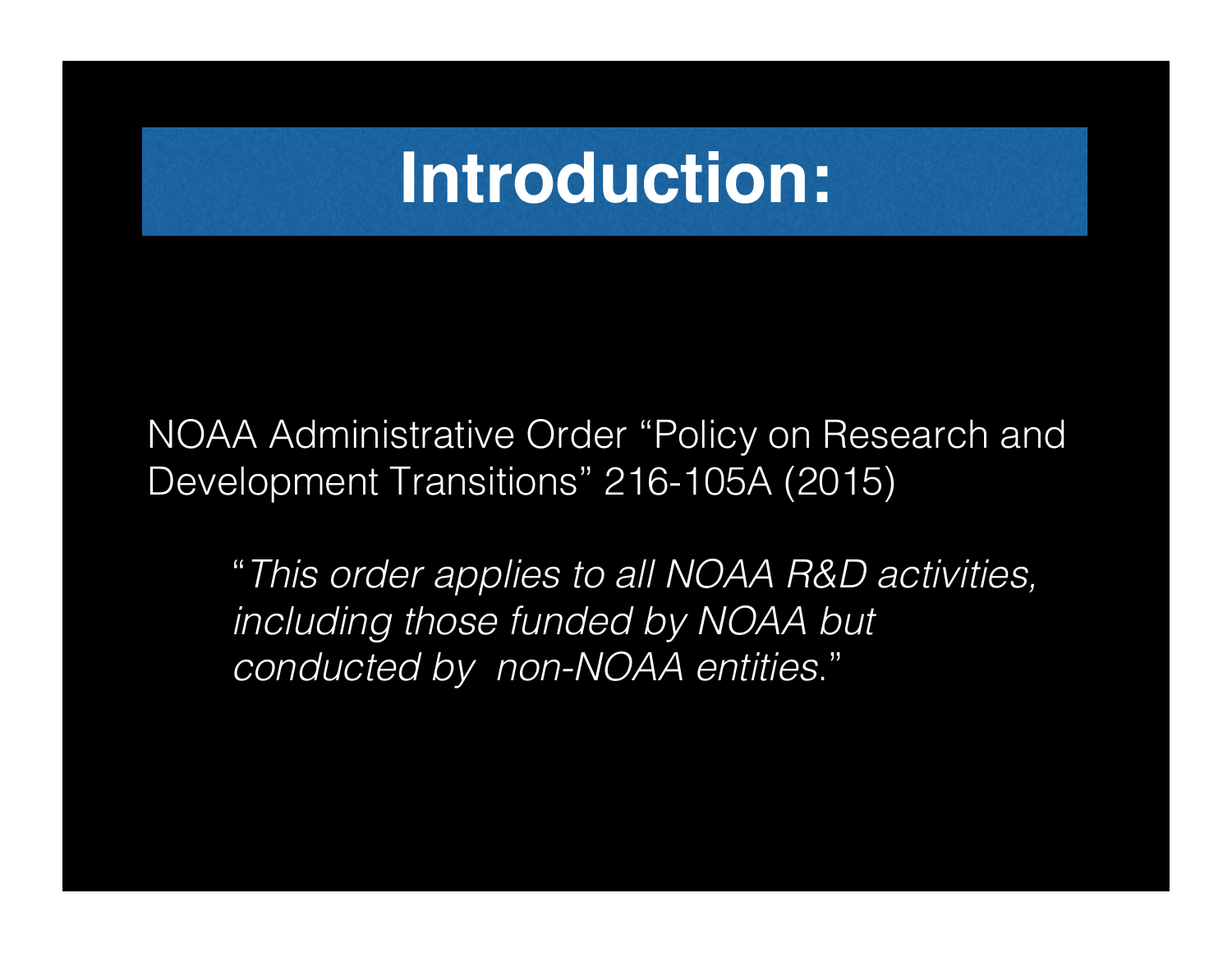#### The RISA program



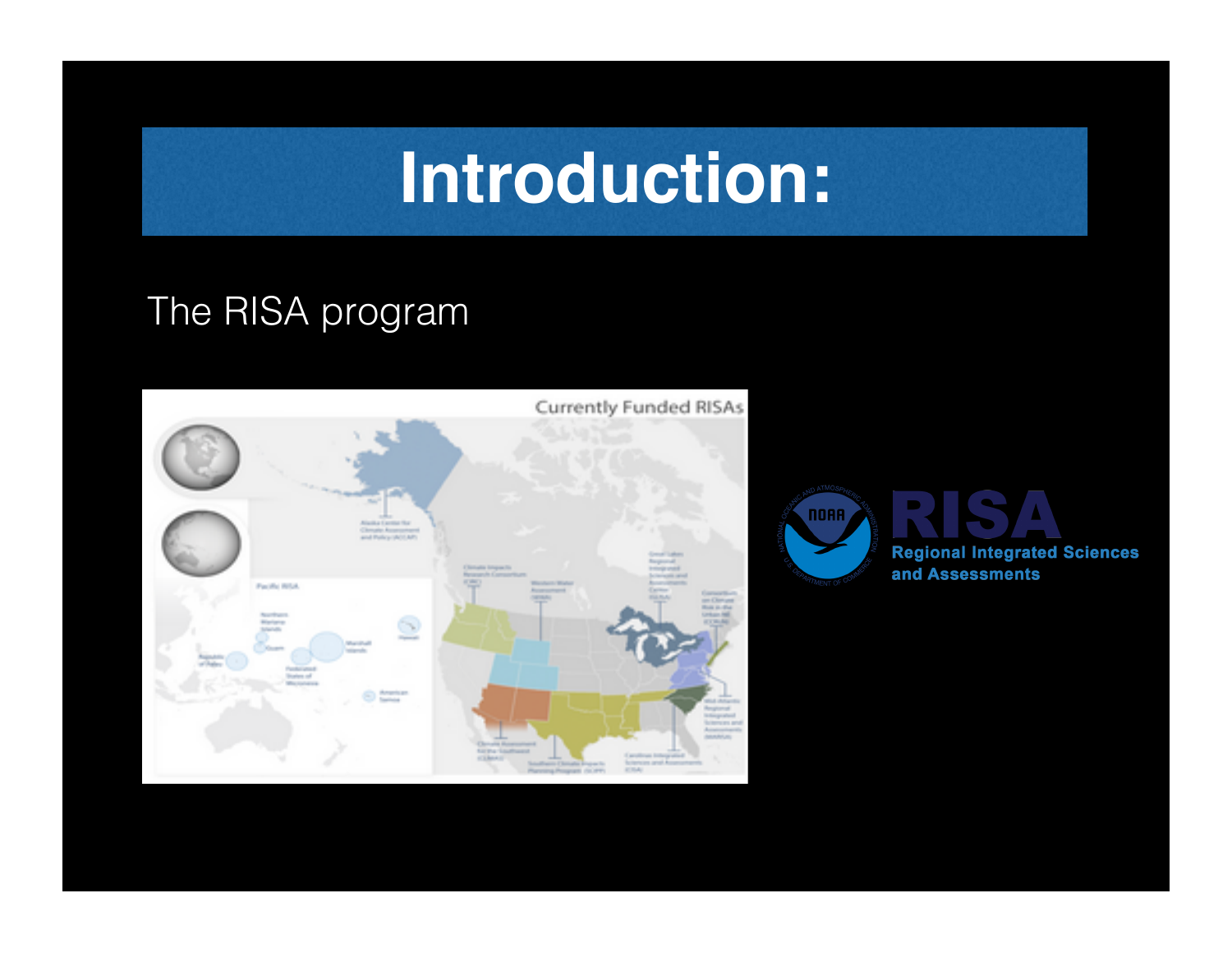Our research asked:

- $\checkmark$  What factors inform successful/unsuccessful R2X in research and recipient organization?
- $\checkmark$  What resources do the RISA programs provide and what should they provide?
- $\checkmark$  How familiar are respondents with NOAA programs and activities that support R2X?
- $\checkmark$  What additional support would respondents like?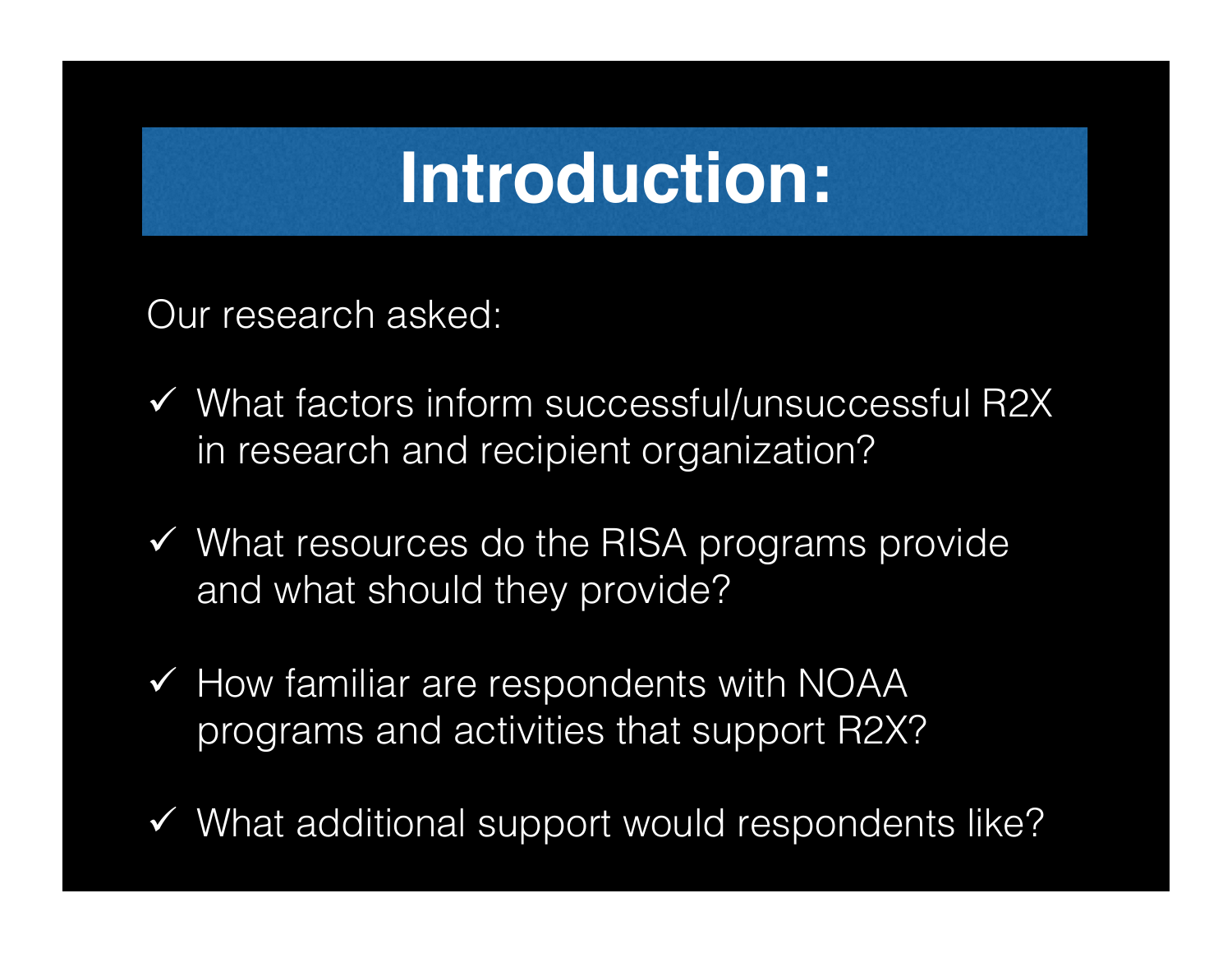### **Literature**

- o National Research Council studies: 2000, 2003, 2012
- o Gray and peer-reviewed literature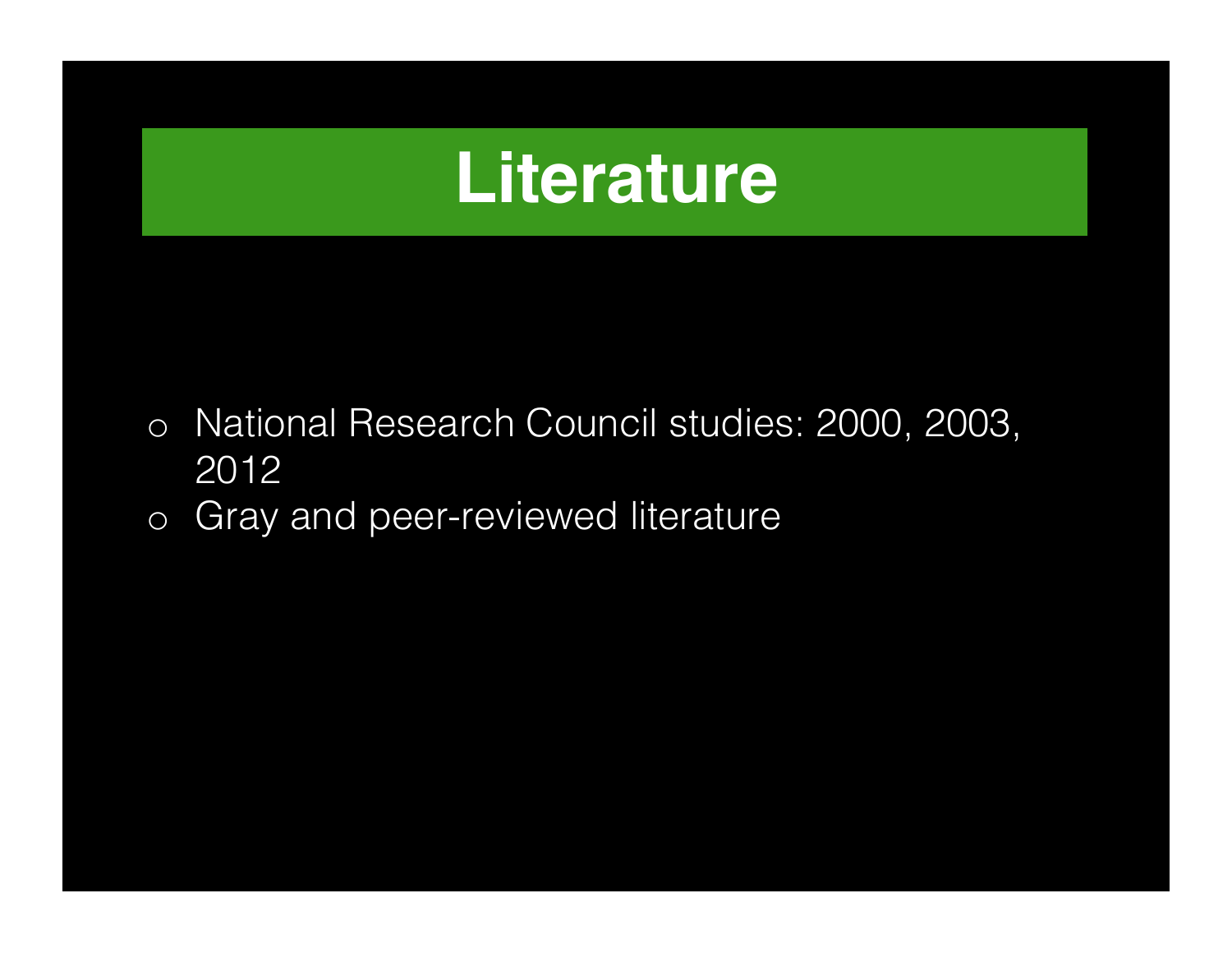### **Methods**

- o Exploratory study
- o Background interviews
- o Survey instrument developed and tested
- o N=145 NOAA Research and staff
- o 82 responses (56%)
- o 41 indicated they had worked on R2O projects
- o Drop off rate significant (22% on some questions)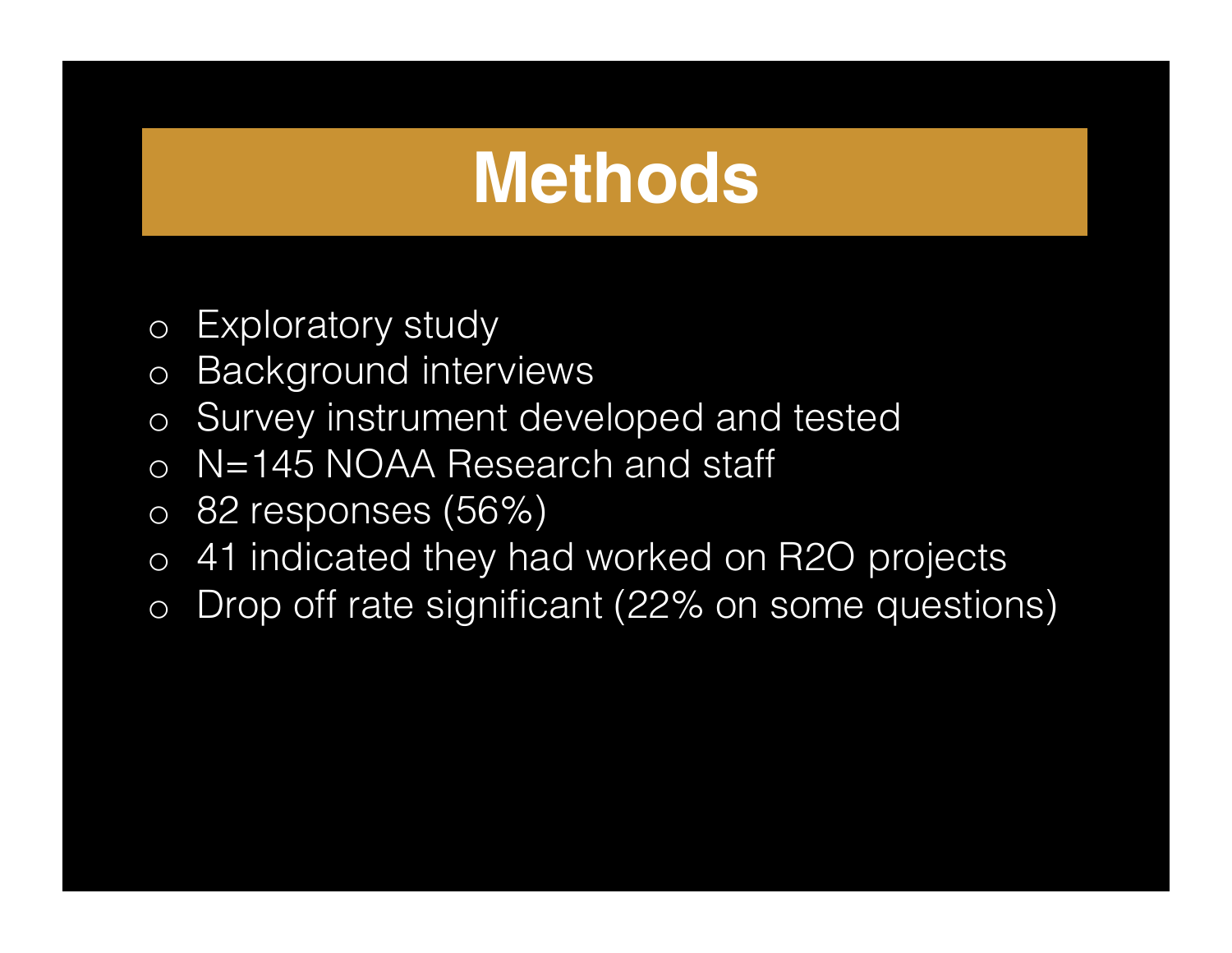Have you ever conducted research transitions using definitions contained in NOAA AO?

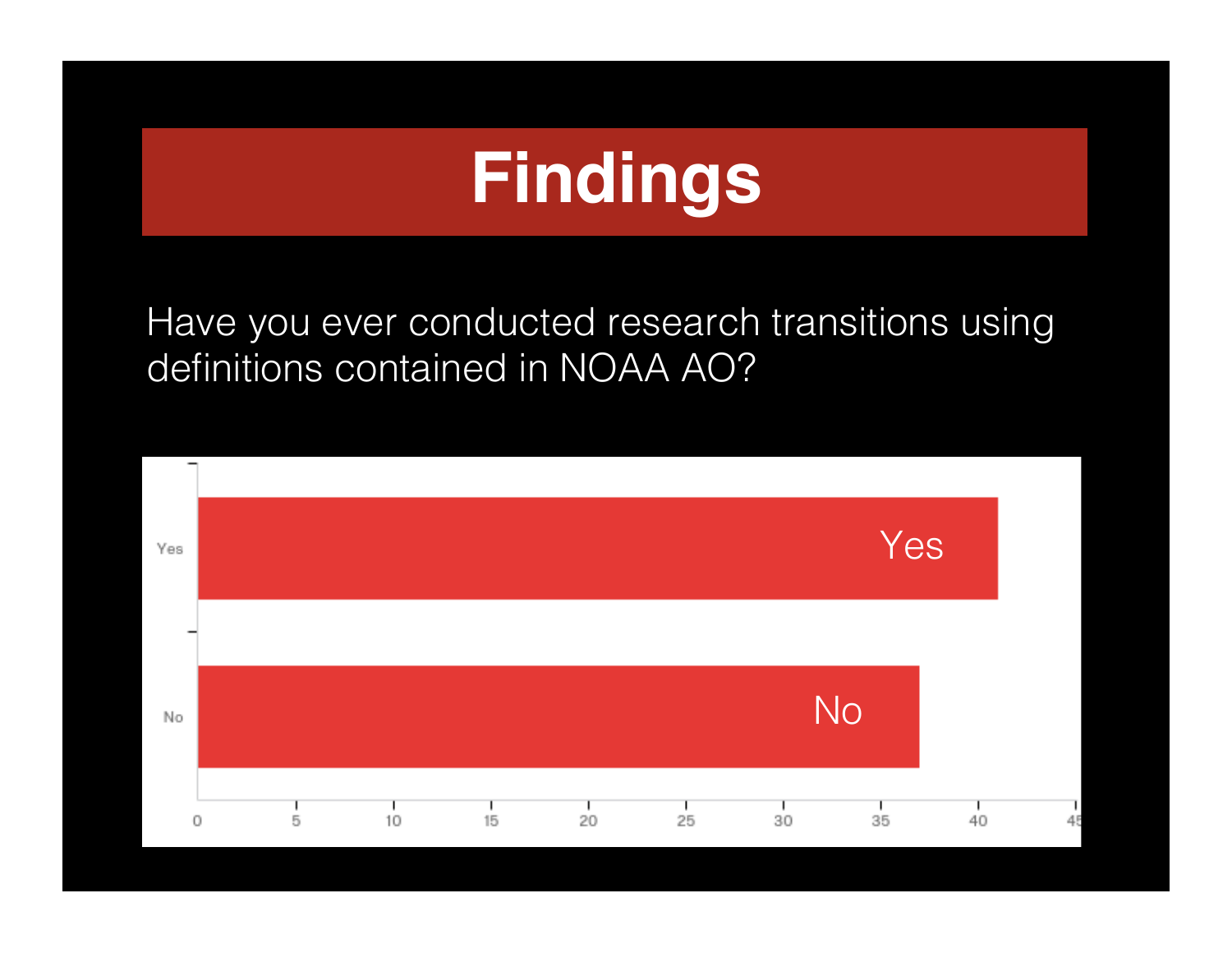How many R2X projects have you done?

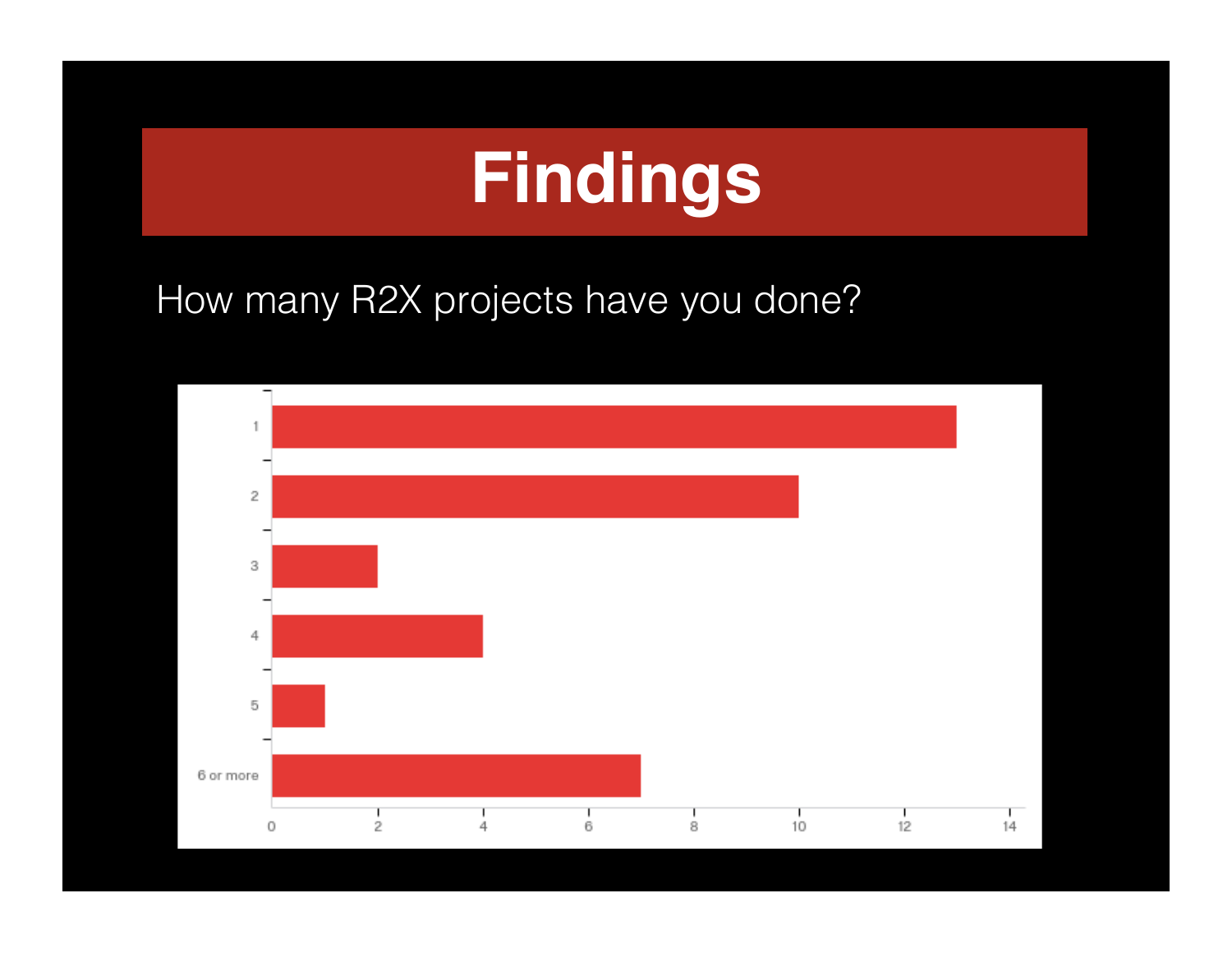#### Do you plan on having any R2X projects in the future?

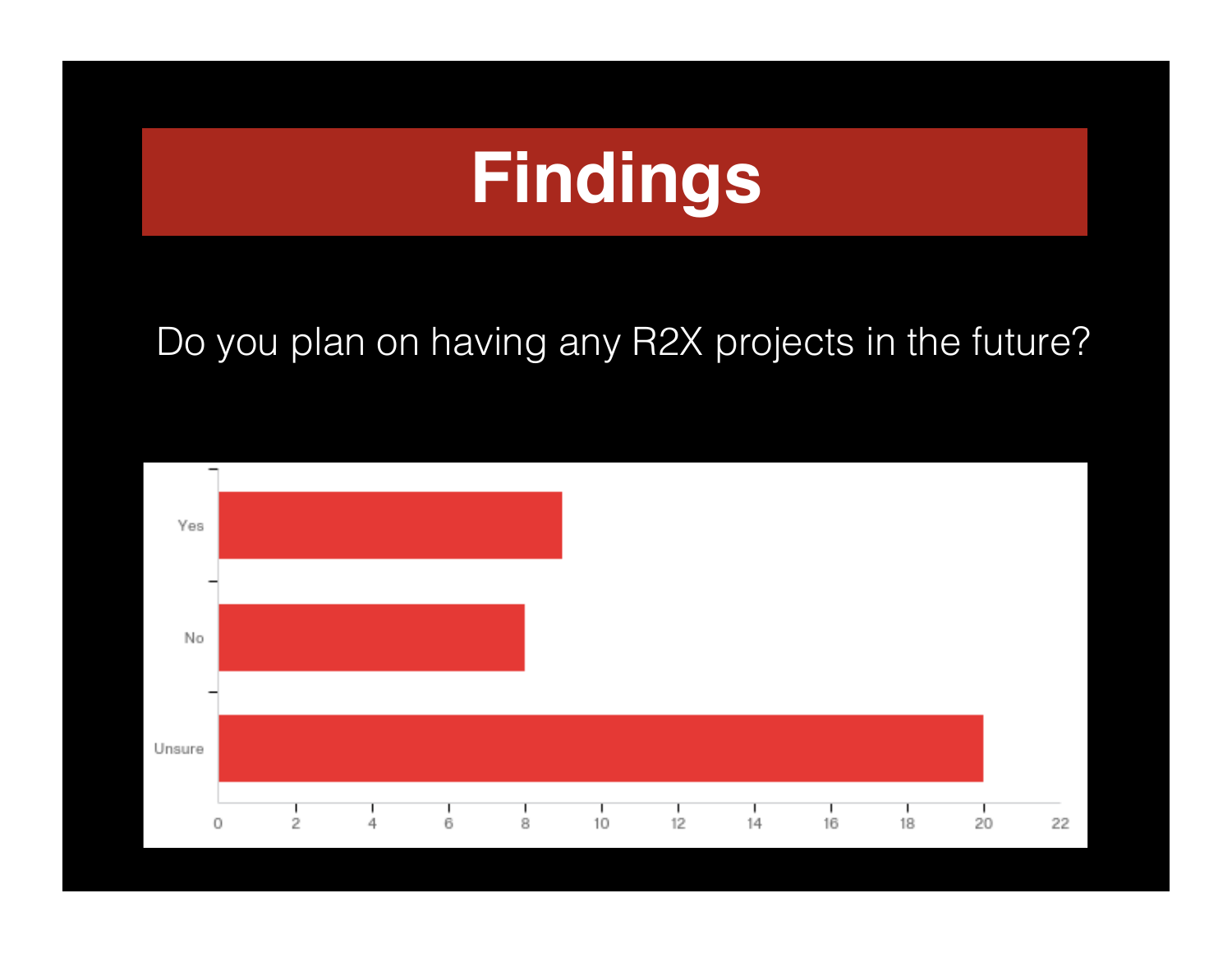Did you use NAO 216-105A Readiness Levels to assess the maturity of your project?

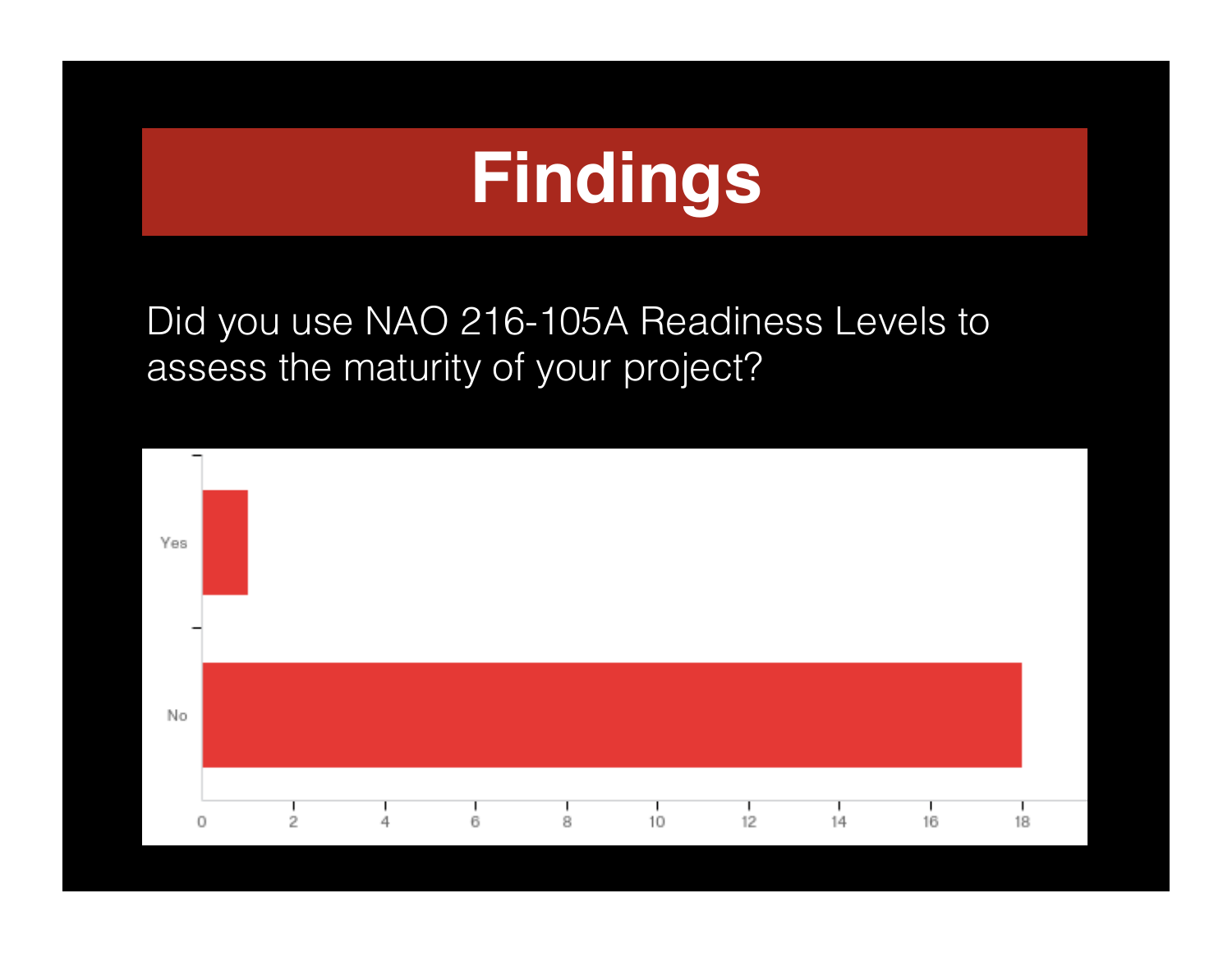

Number of successful projects that were R2O, R2A, R2C, or other

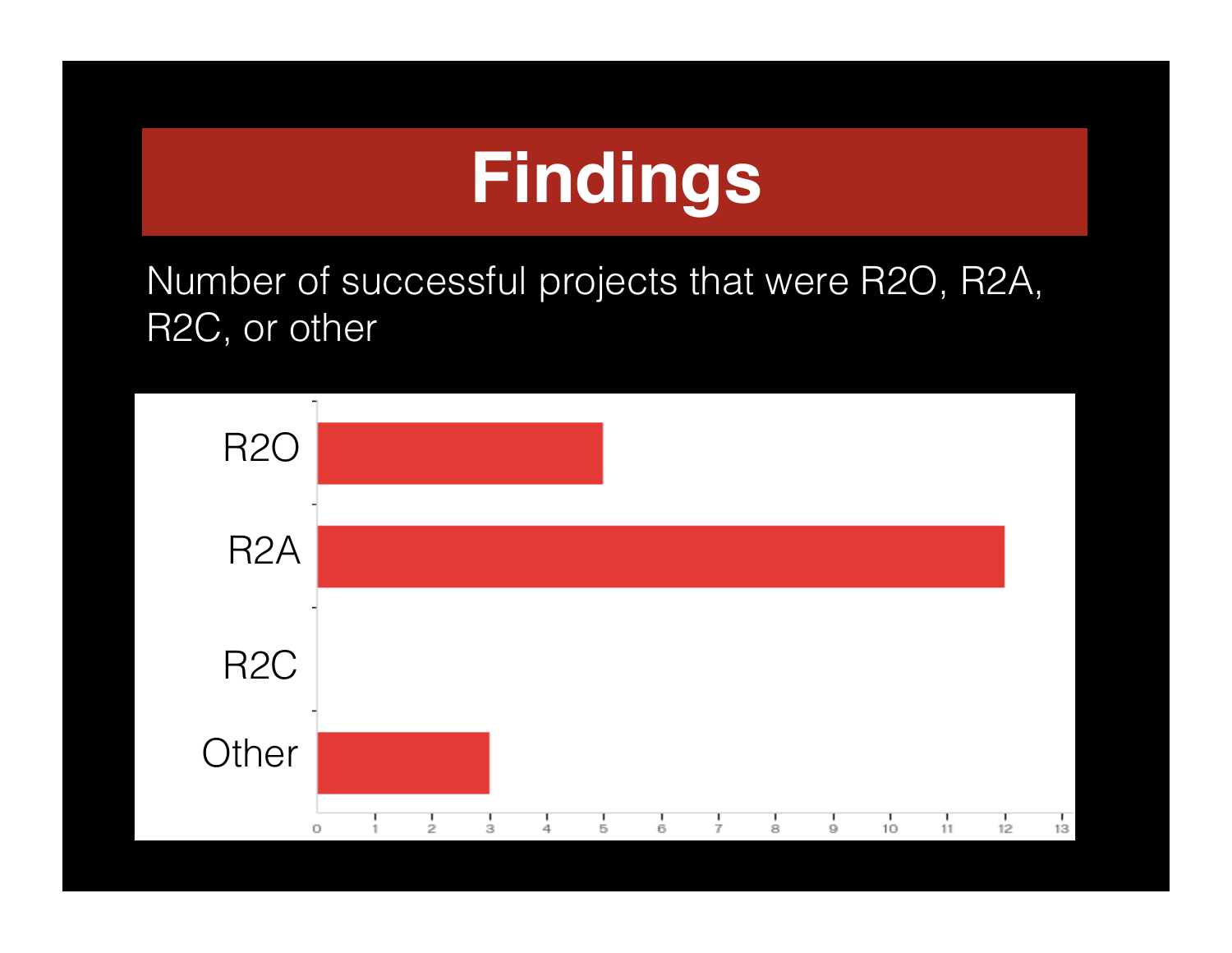Factors within your organization that led to successful transitions

- o Skilled staff
- o Graduate students
- o Capable partners
- o Prior experience with stakeholders/relationships
- o Utilizing existing collaborations
- o Funding
- o Strong leadership
- o Time
- o Clear project design and planning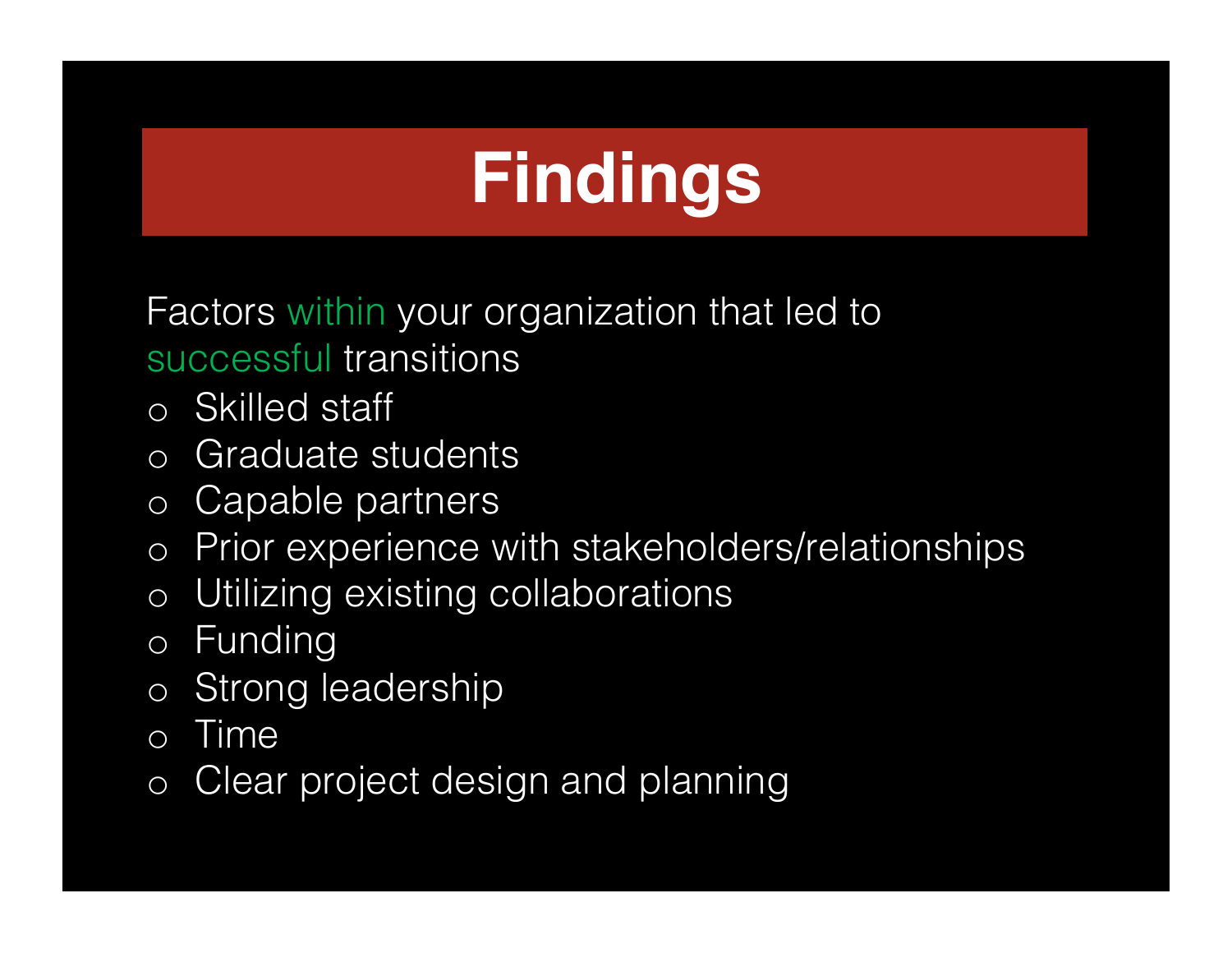Factors in recipient organization that led to successful transitions

- o Resources: funding, time, staffing and expertise
- o Leadership/champion to support process
- o Collaborations, stakeholder engagement
- o Team continuity
- o Organizational/institutional structure, culture
- o Regulations requiring assessments, climate change consideration
- o External environmental factors (e.g. drought)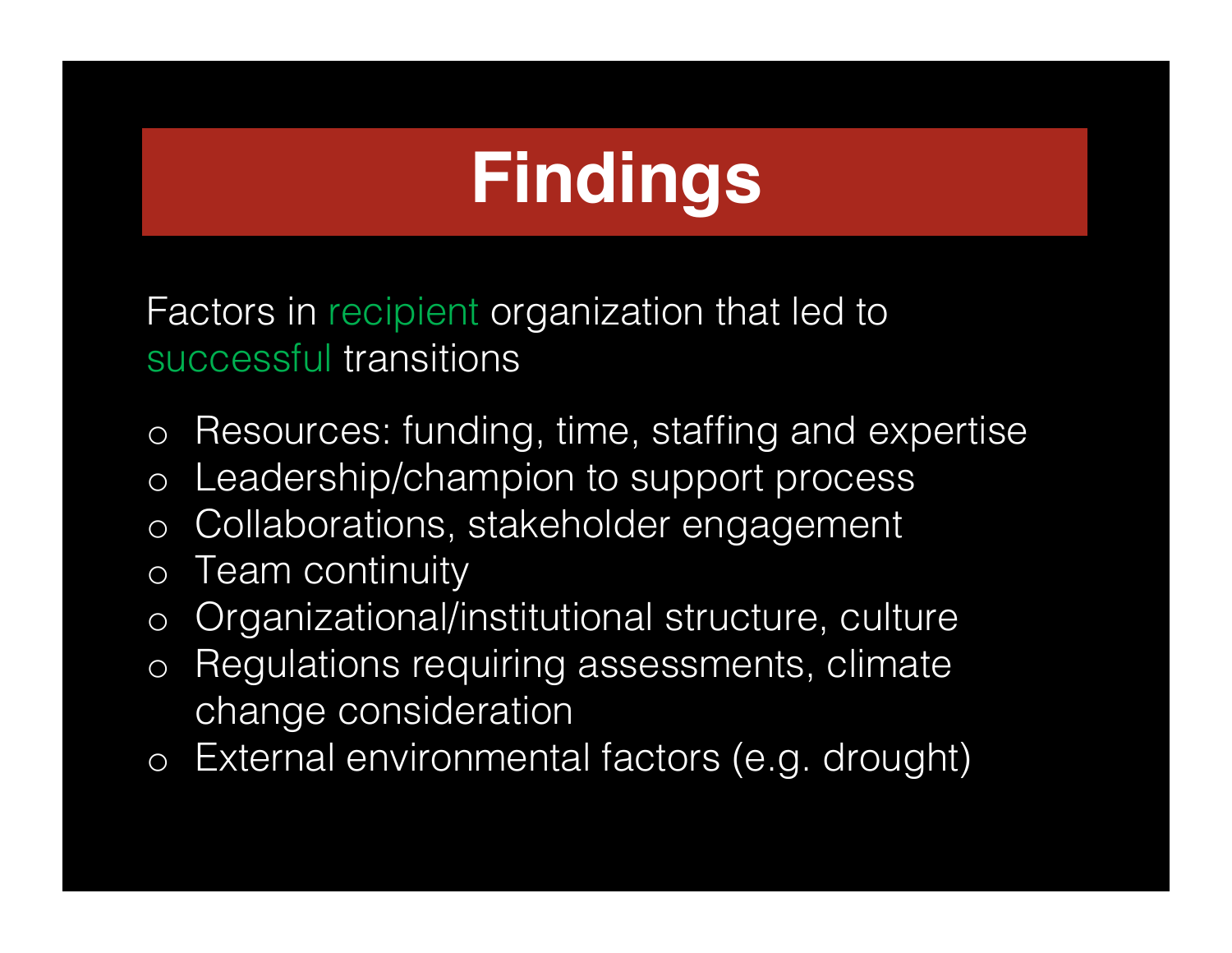Number of unsuccessful projects that were R2O, R2A, R2C or other

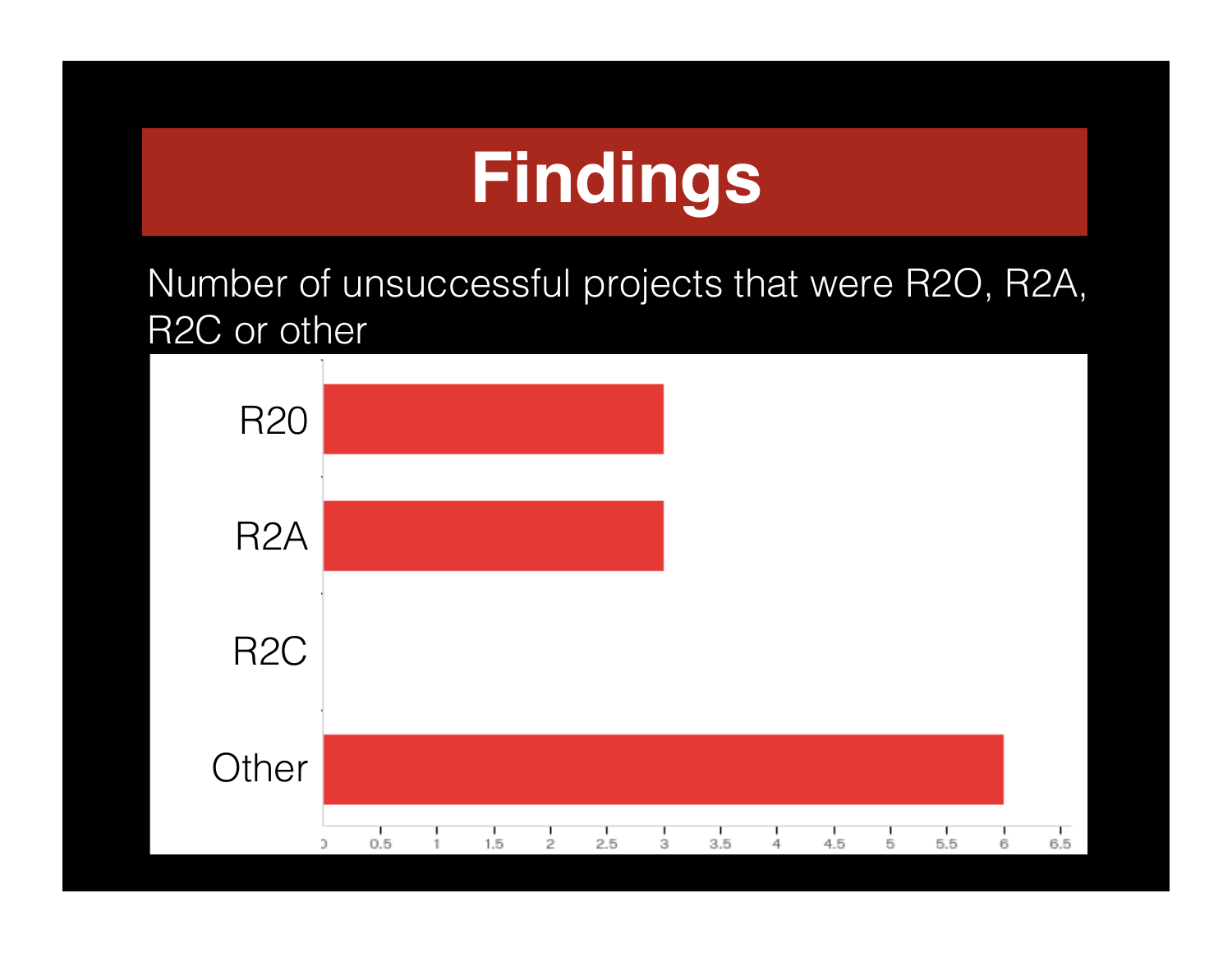Factors within your organization that led to unsuccessful transitions

- o Lack of graduate student capacity
- o Budget limitations
- o Inadequate staffing
- o Inadequate planning
- o Lack of social capital
- o Non-renewal of RISA
- o Lack of experience with recipient organization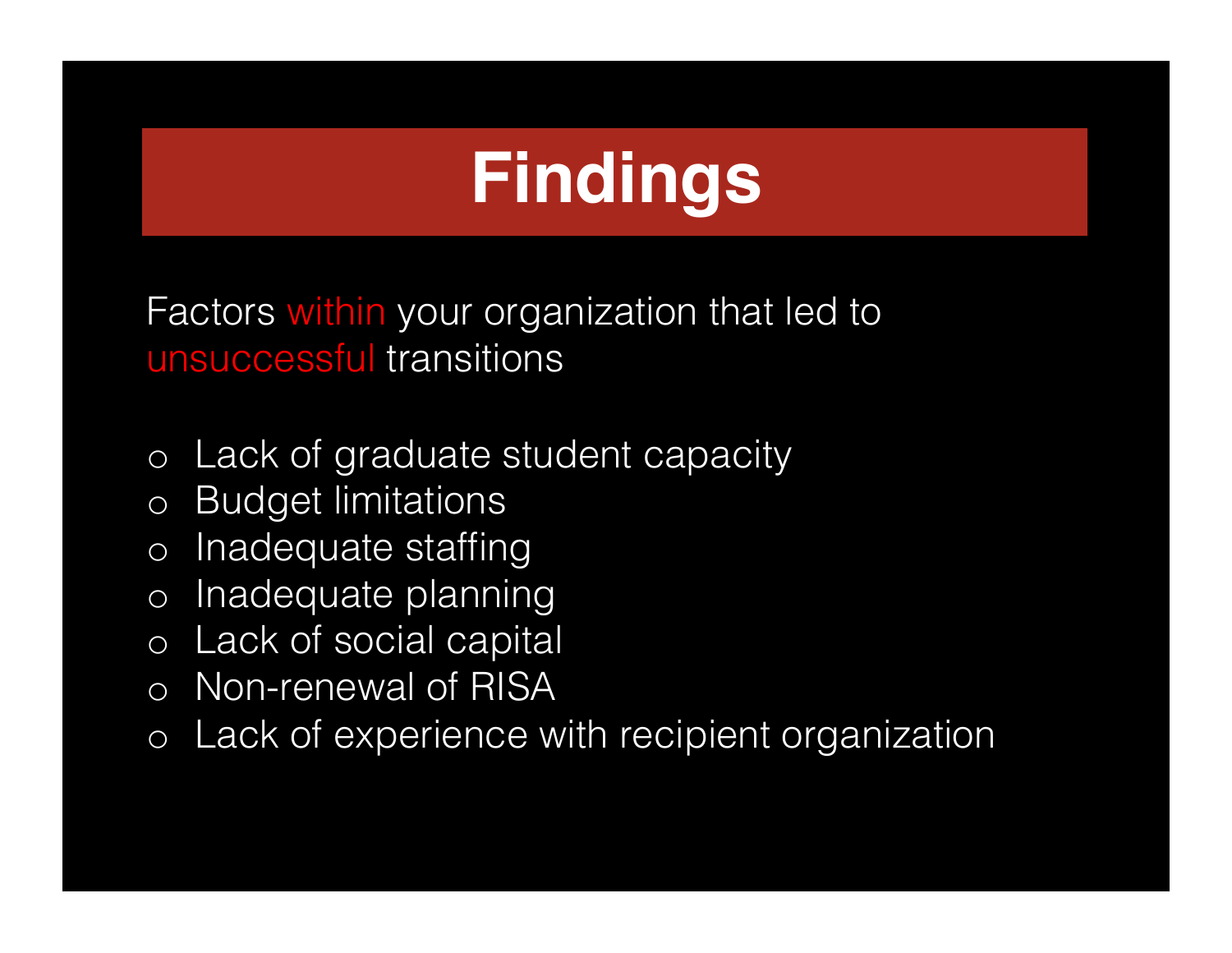Factors in recipient organization that led to unsuccessful transitions

- o 45% didn't identify any factors
- o Inadequate planning
- o Limited time and money
- o Lack of clarity about how tool was to be used/ purpose of project
- o Change in leadership/lack of supervisor support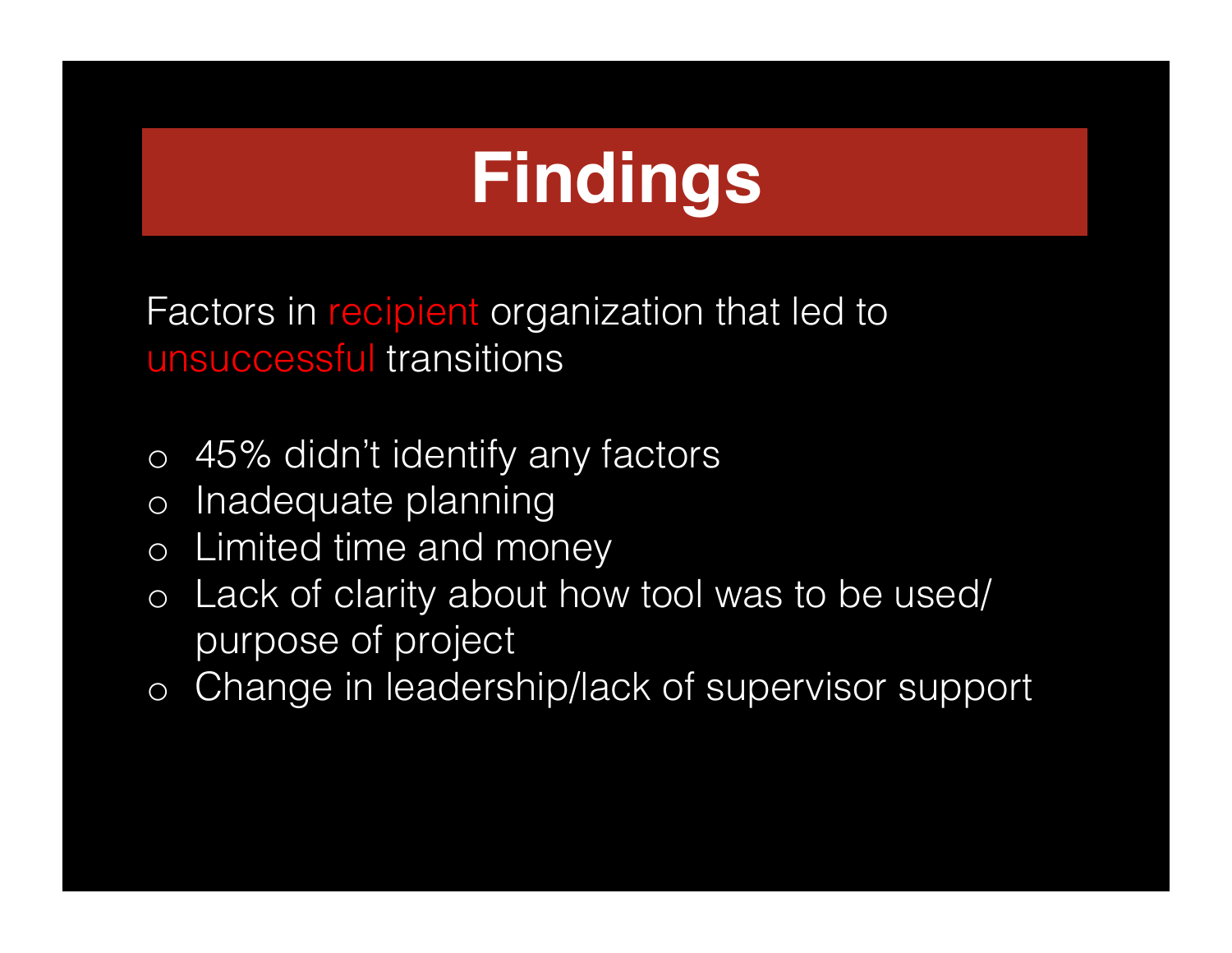#### Does your RISA explicitly encourage R2X?

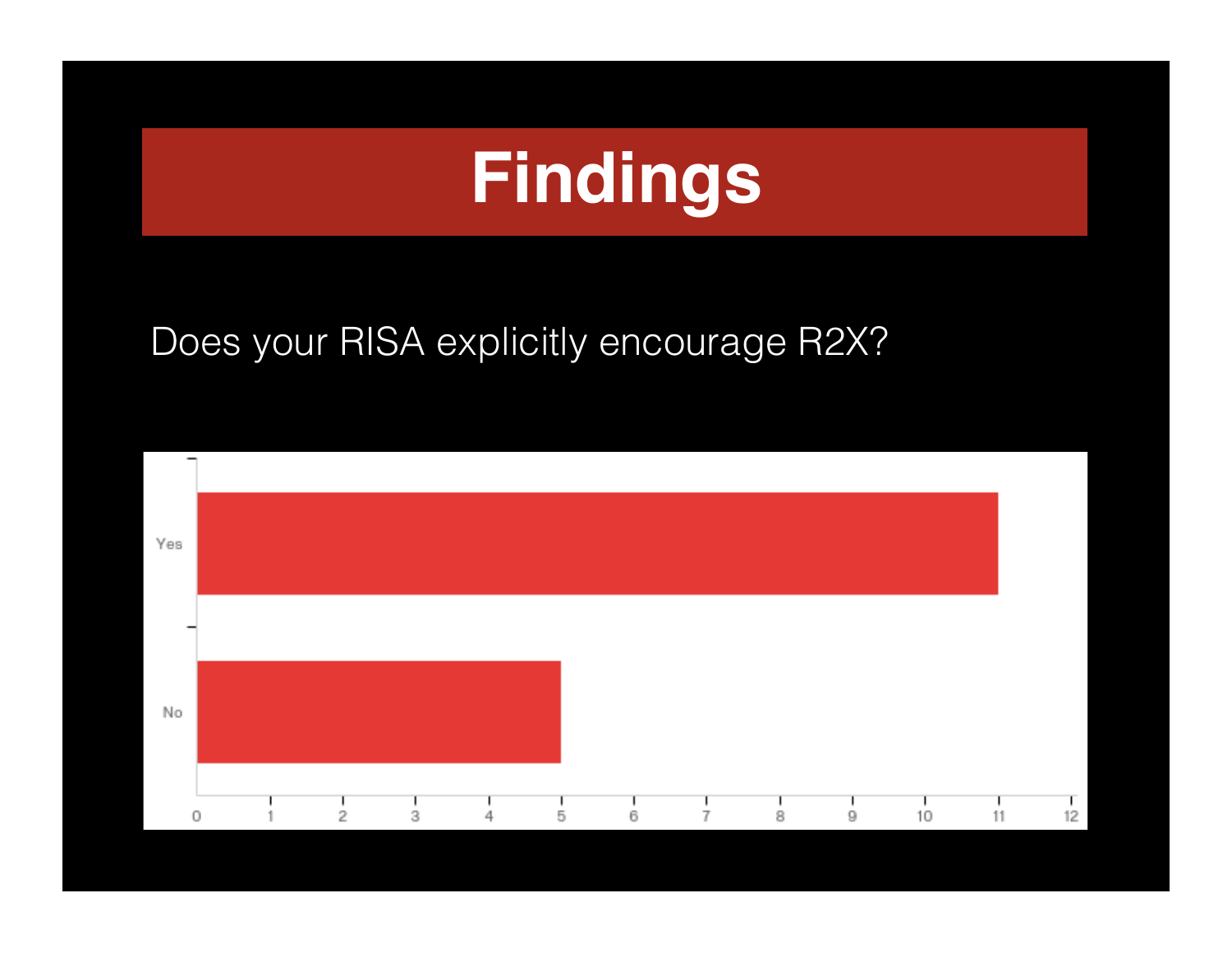#### Does your RISA dedicate resources to R2X?

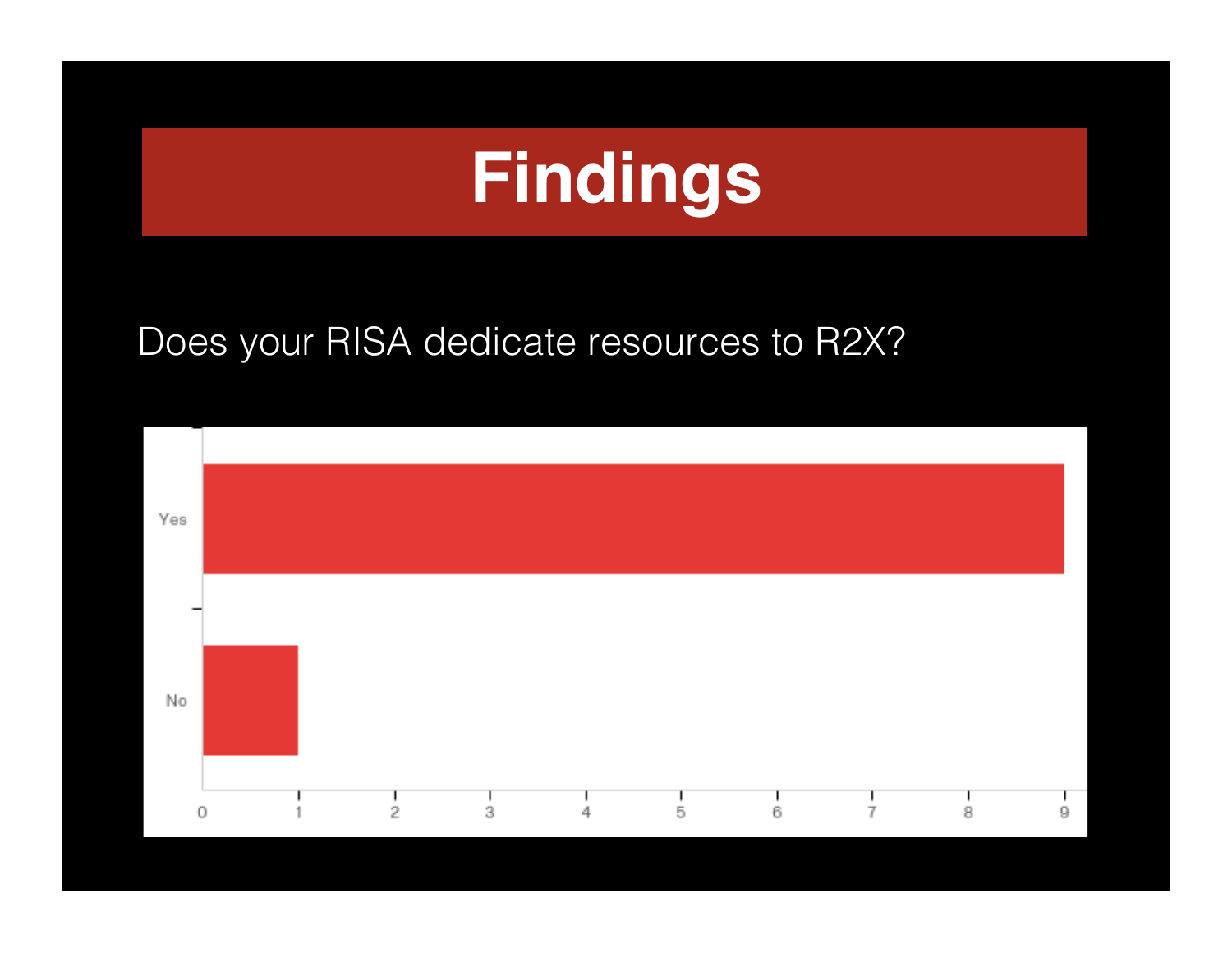RISA resources in support of R2X

- o Staff
- o Funding
- o Stakeholder relationships
- o Workshop organization
- o Travel support
- o Researcher capacity
- o Dataset, model development
- o IT, web, graphic design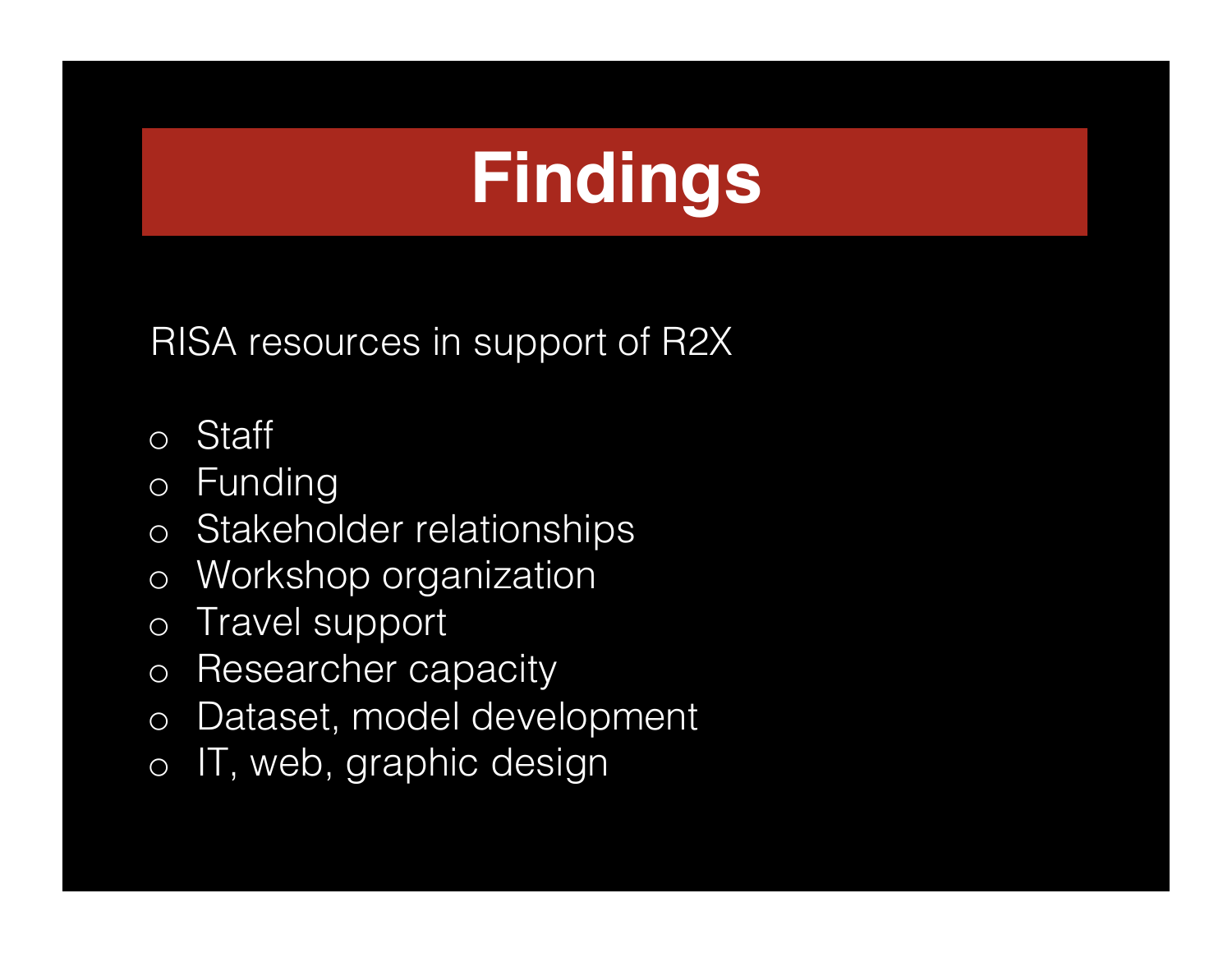Desired resources

- o \$ specific for R2X
- o Stakeholder support/training/engagement
- o Dedicated specialty staff
- o Sustained involvement post project
- o IT resources and computational equipment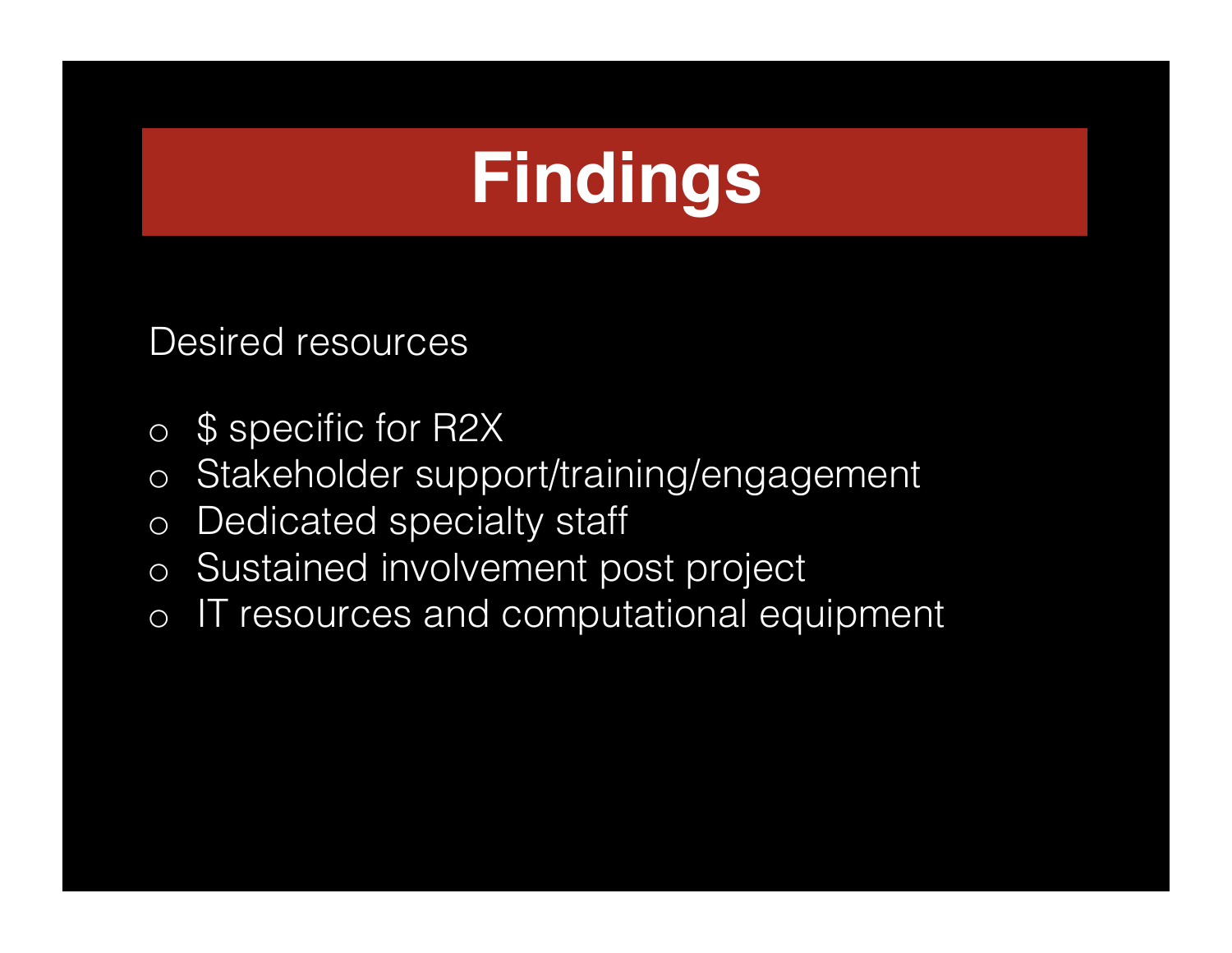NAO 216-105A requires a transition plan for projects seeking to progress beyond Readiness Level 4. What is your familiarity with this requirement?

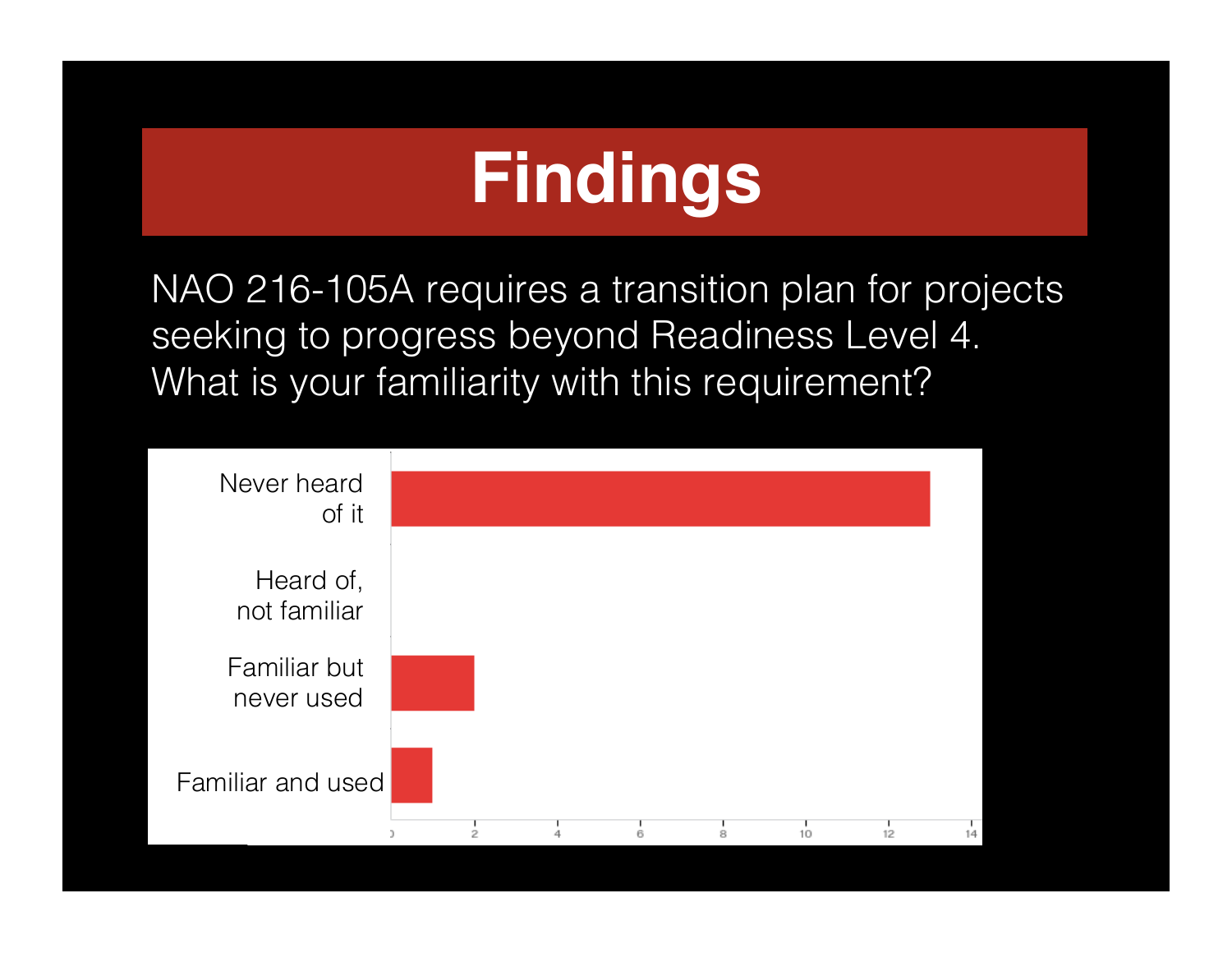#### Familiarity with and helpfulness of NOAA Familiarity with and helpfulness of NOAA Transition resources

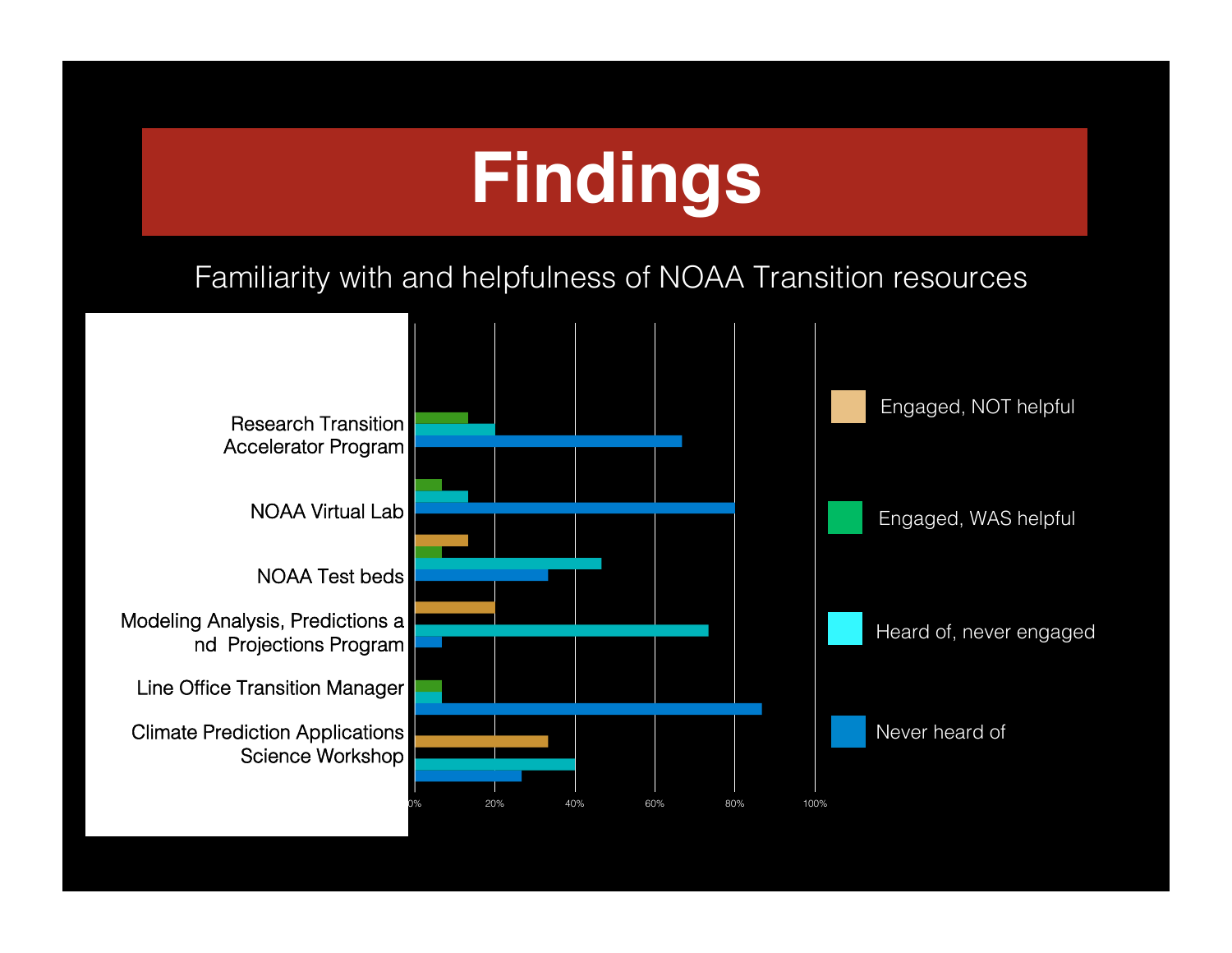What resources could NOAA provide to support R2X?

- o Sustained funding for coproduction
- o Staffing
- o Dissemination of best practices
- o Better understanding of 'end to end' transition requirements
- o Better integration and coordination with other agencies such as DHS, USGS, etc.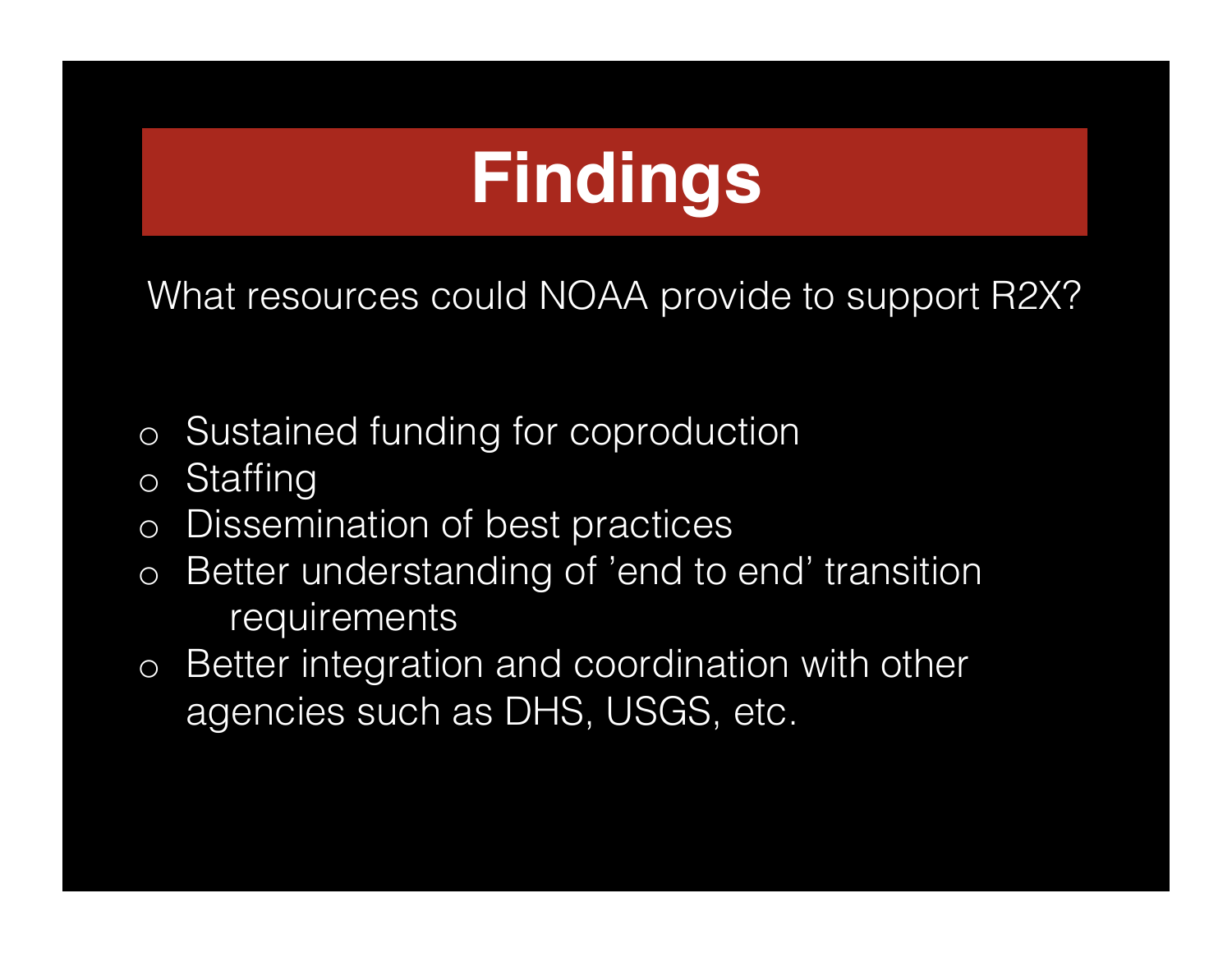Some caveats…

- o Results are preliminary
- o Drop off rate
- o Results more applicable to R2A than R20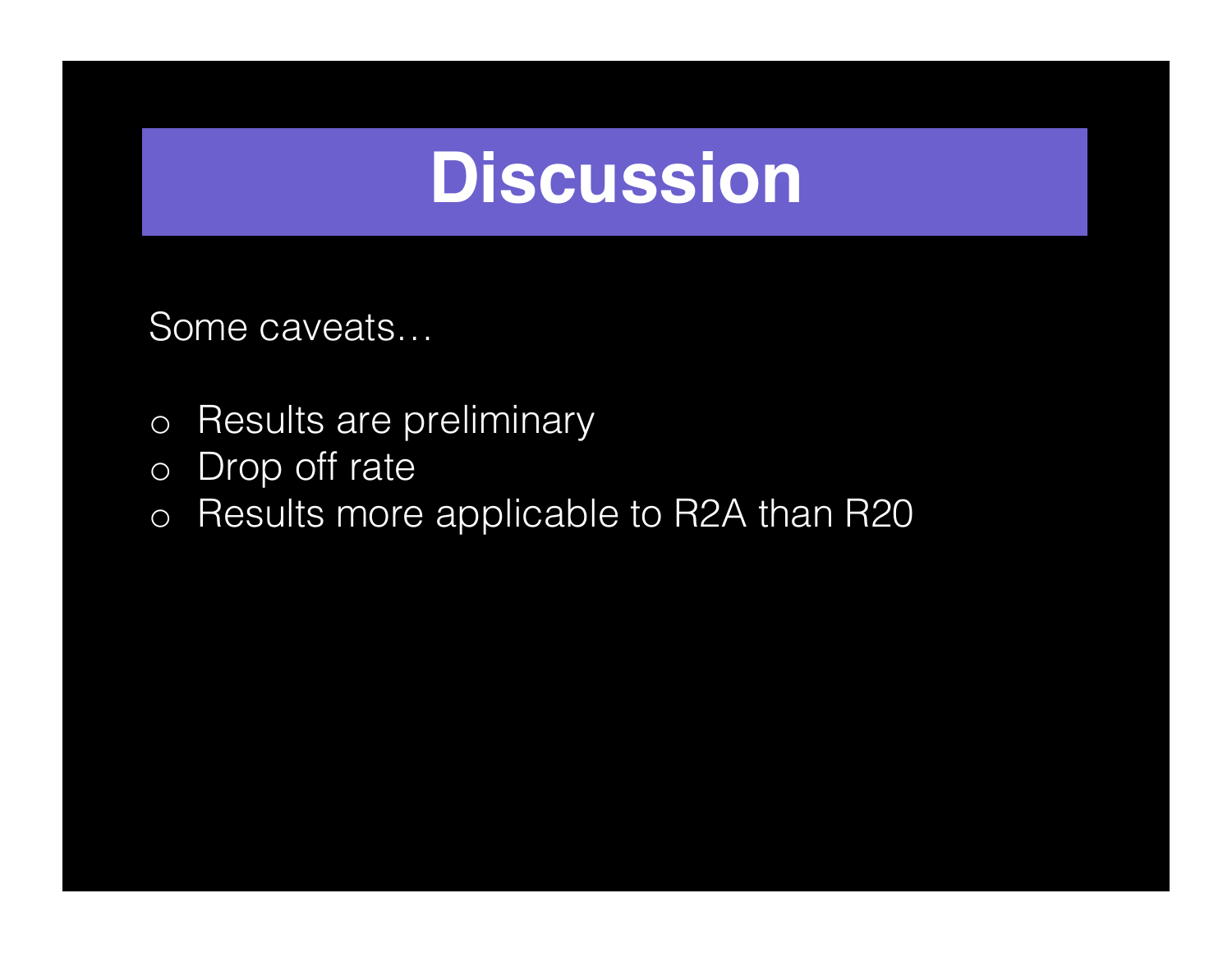Findings are consistent with NRC 2000 report:

- o Strong research program
- o Healthy infrastructure for transition… need for a long-term commitment for adequate resources
- o Strong interface with user community

Except for…

- o \*\*International observation and data access partnerships
- o \*\*Continuous evaluation process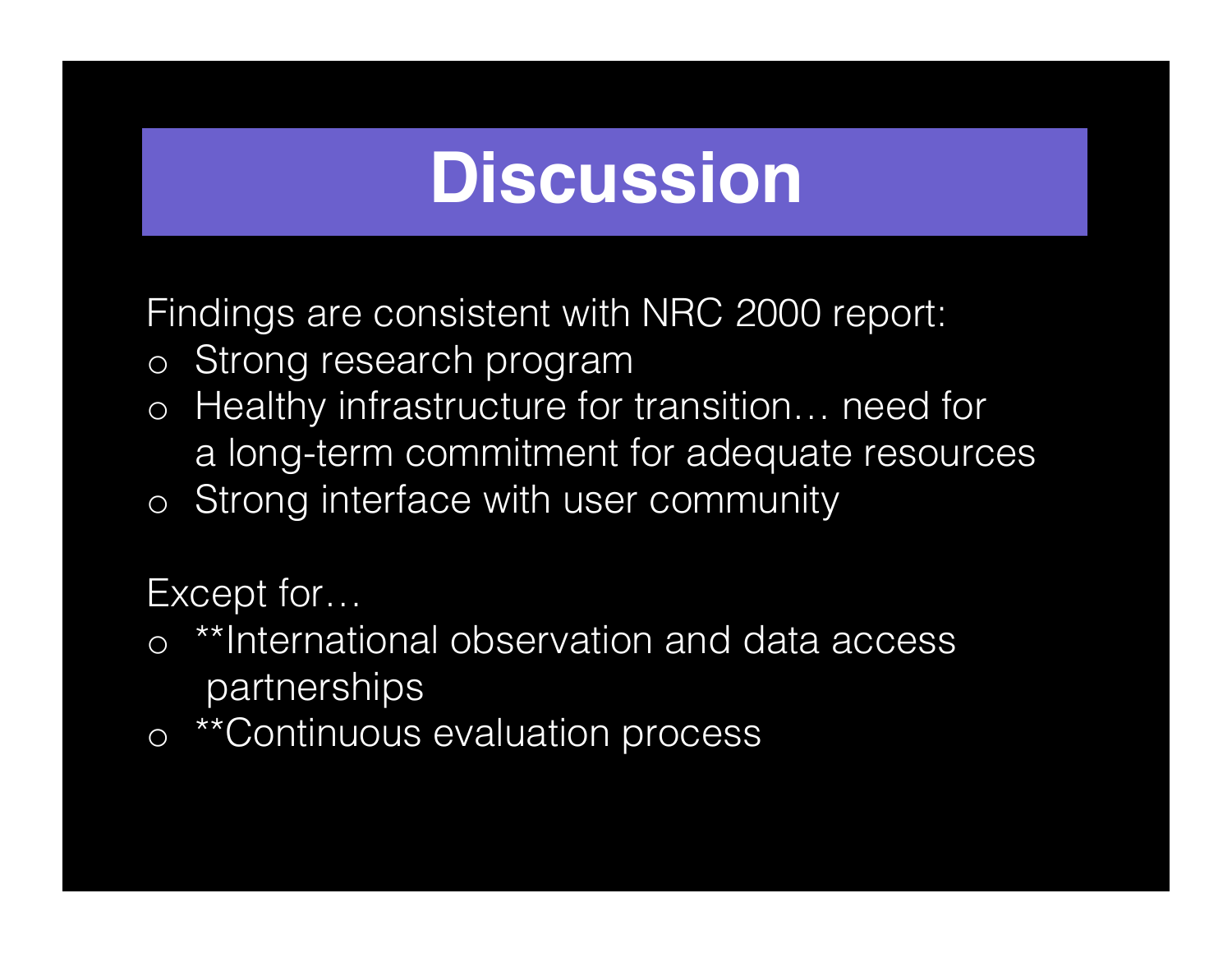RISAs are a fertile location for R2X

- o Over 50% have done research transition project
- o 24% plan to
- o 69% of respondents belong to RISAs that explicitly encourages research transitions
- o Of those, 90% provide resources to support transitions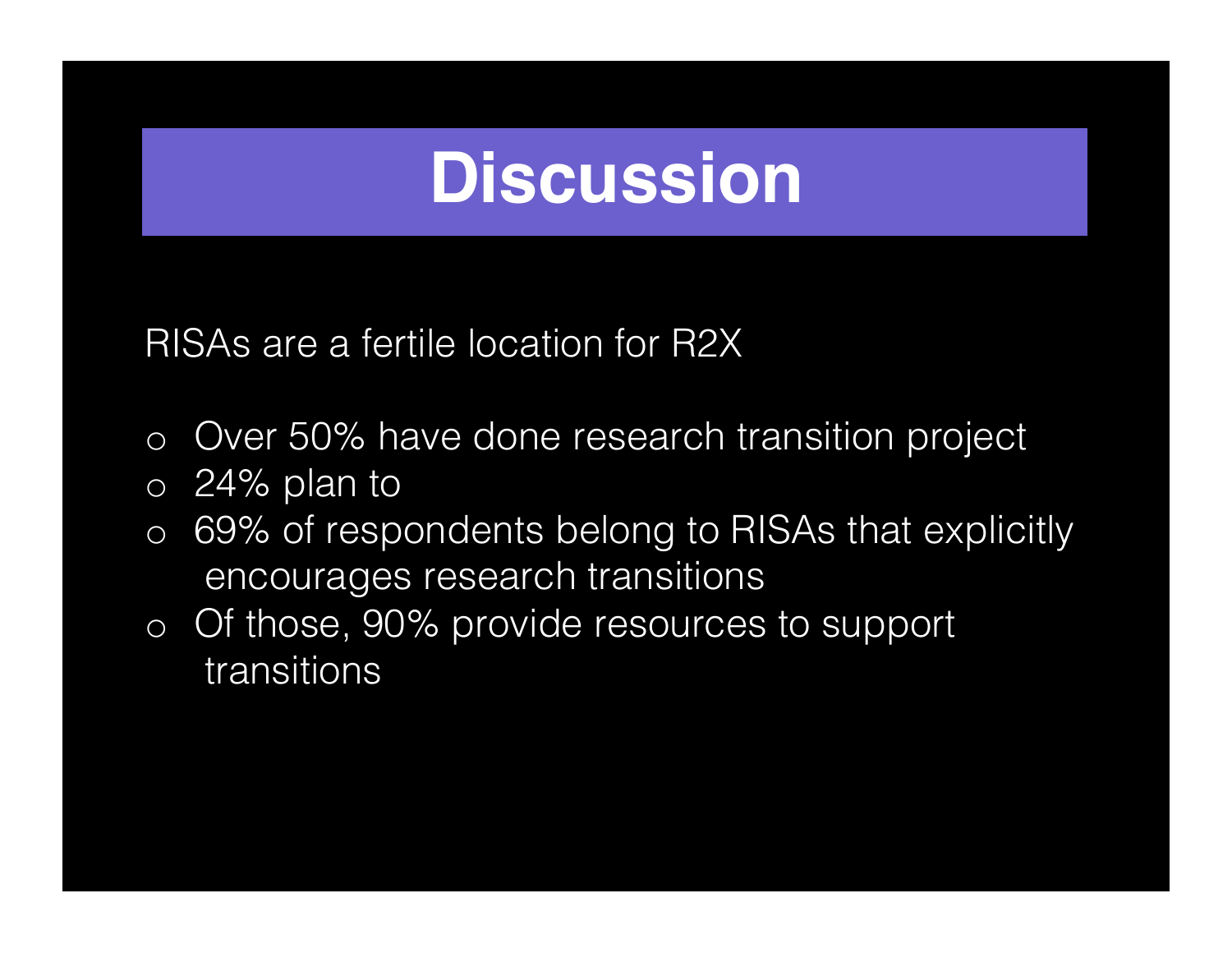Room for improvement

- o 31% of respondents belong to RISAs that do not explicitly encouragement research transitions
- o 1 respondent was familiar with readiness levels
- o 1 respondent had used a transition plan
- o 1 respondent highly critical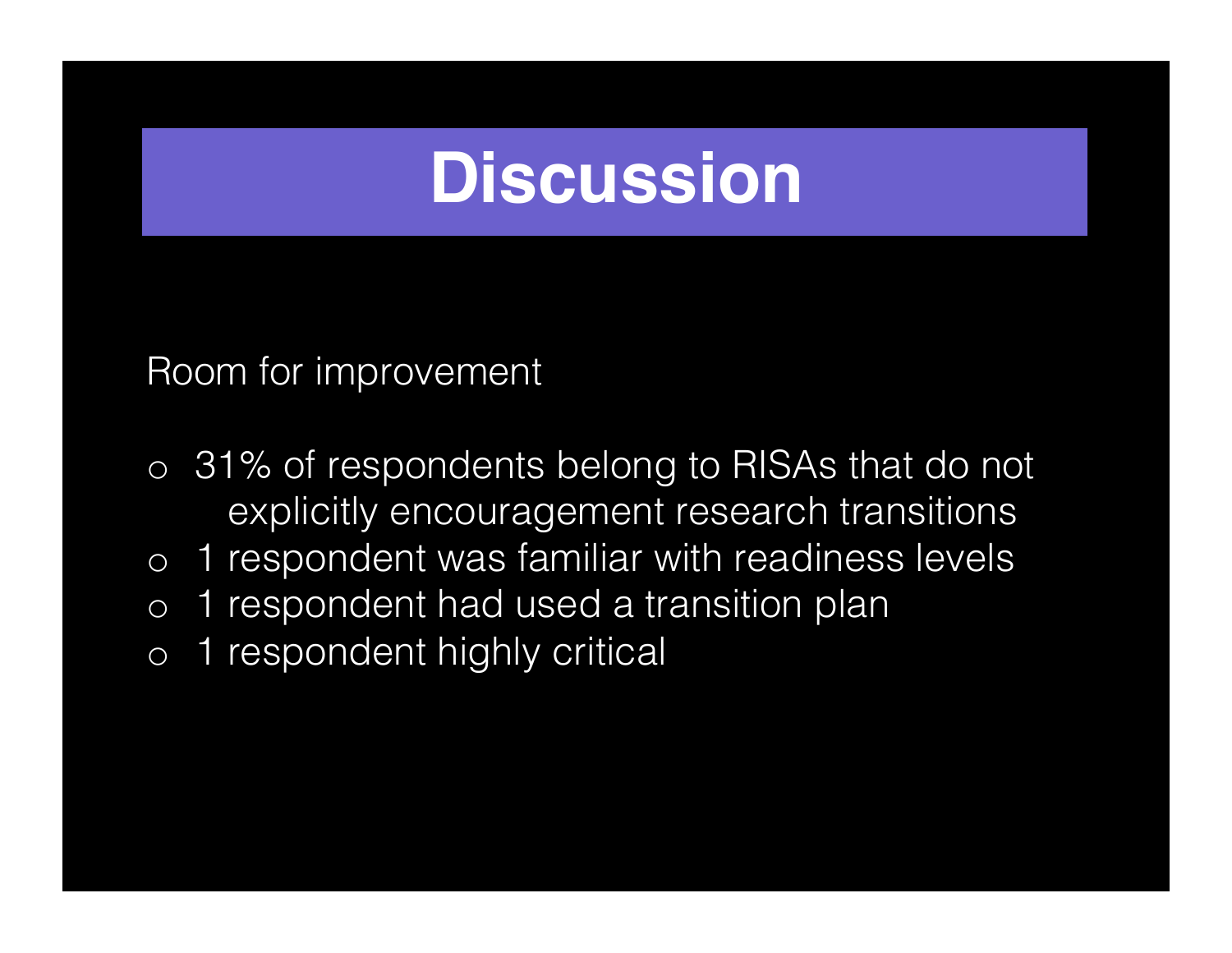Take away

- o RISAs are an active location for R2A and R2O
- o Findings similar to previous NRC reports
- o Greater emphasis on social capital and coproduction
- o Respondents largely unfamiliar with NOAA R2X support programs
- o Opportunities for NOAA to reach out more to RISA